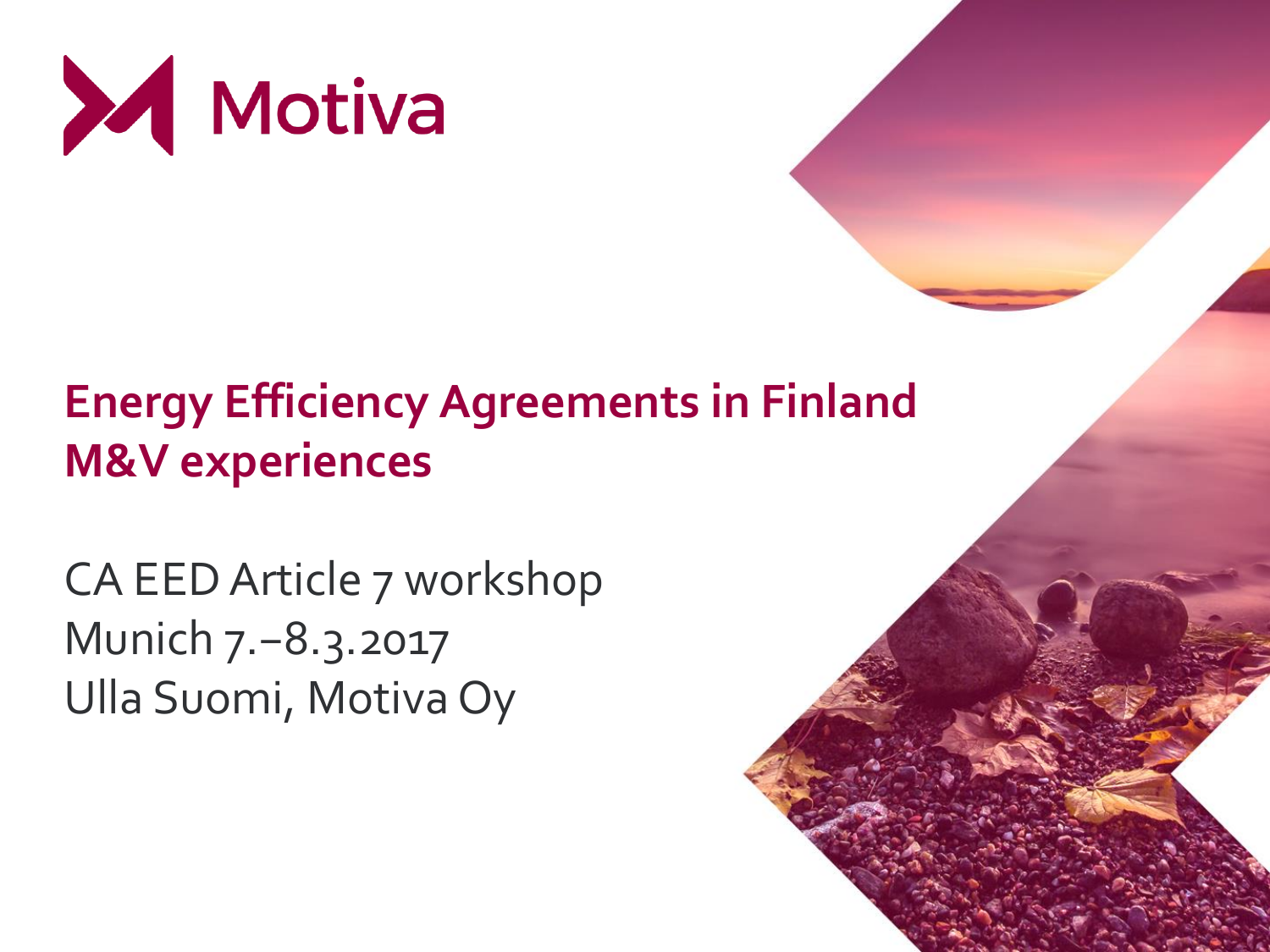

## **Content**

#### **Energy Efficiency Agreements (EEA) in Finland**

Background, parties and roles in EEA implementation

#### **EED Article 7 implementation in Finland**

Role of the Energy Efficiency Agreements

#### **M&V for Energy Efficiency Agreements**

Reporting obligation for participants, M&V and control process, M&V resources

#### **Monitoring system for Energy Efficiency Agreements**

Database and online data collection, savings calculations, impact assessments, double counting

#### **Success factors and lessons learned**

Importance for long term commitment, same system serves various needs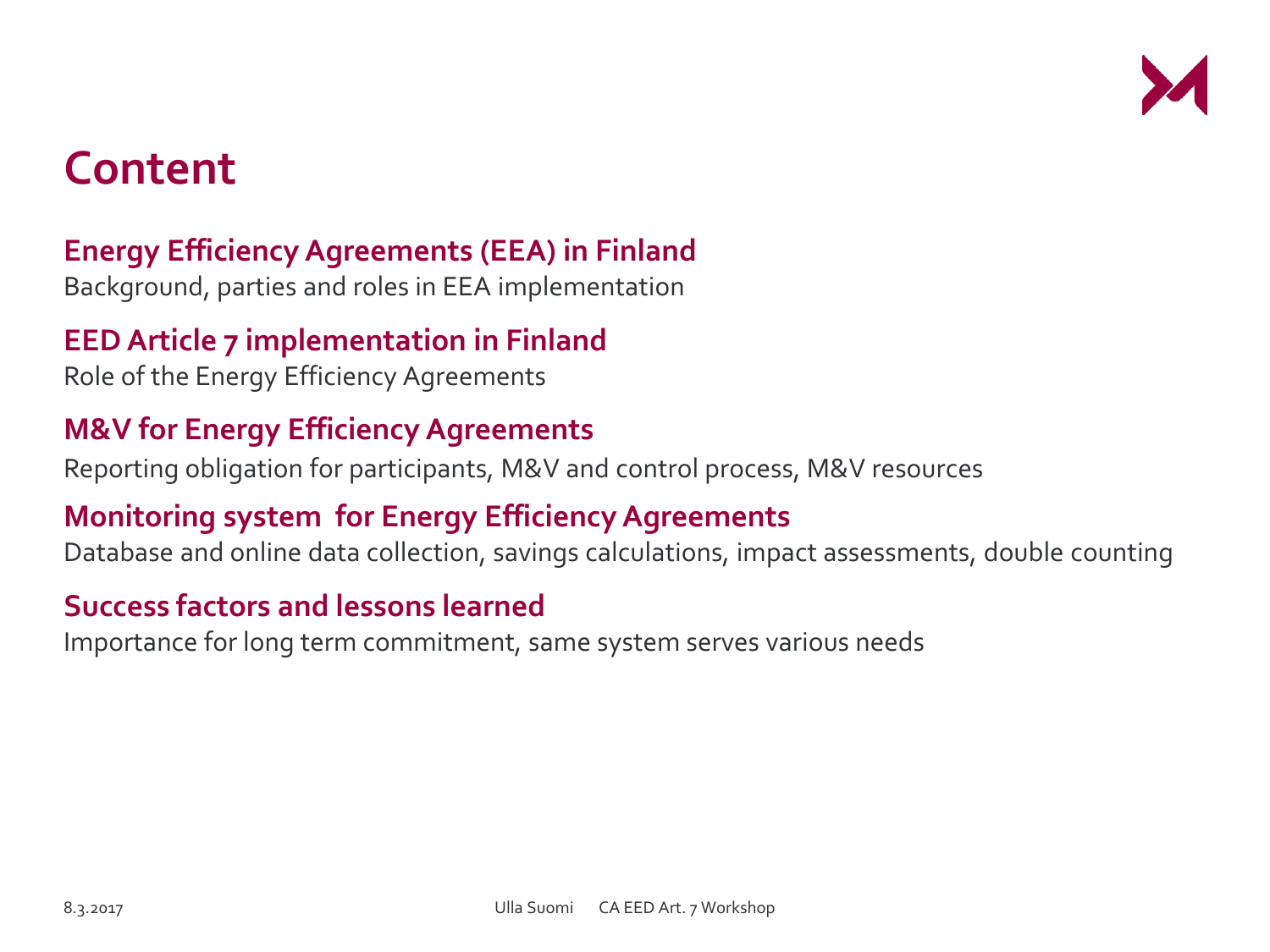

# **Energy Efficiency Agreements (EEA) in Finland**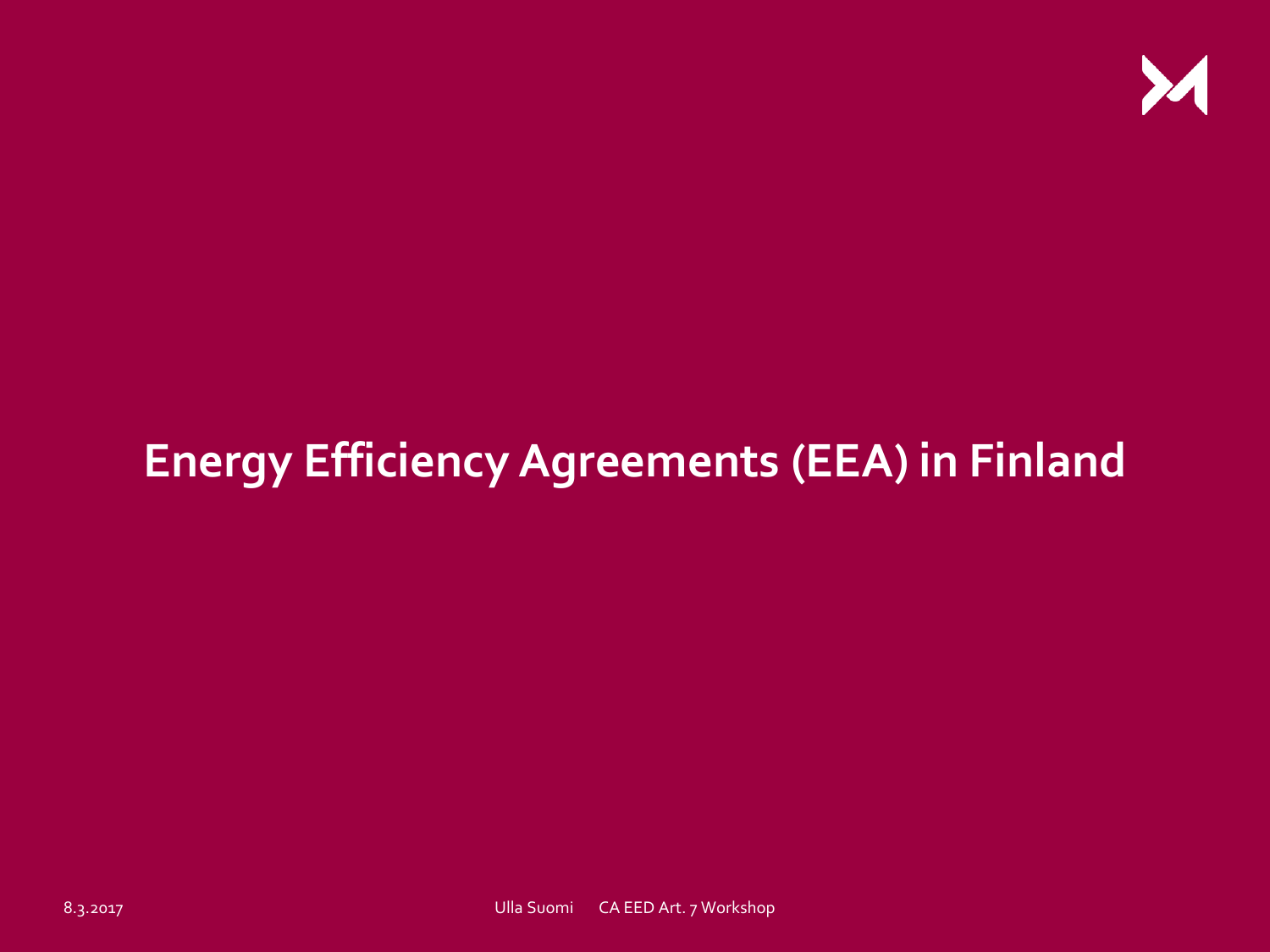



- Voluntary based, no legislation connected to the agreement scheme
- A flexible tool to implement parts of national energy and climate strategy as well as many other obligations e.g. in EU Energy Services Directive (ESD) and EU Energy Efficiency Directive (EED)
- An alternative and complementary mean for regulations and taxes
- Motivation for companies and communities to join agreements
	- Targeted, flexible instrument to improve energy efficiency and save energy costs
	- Possibility to fulfill energy efficiency requirements by environmental authorities
	- Energy audits\* and energy efficiency investments (including conventional technologies) are subsidised by the Government

\* After 5.6.2014 energy audit subsidies granted only for SMEs due to the EED mandatory audit obligation for large companies

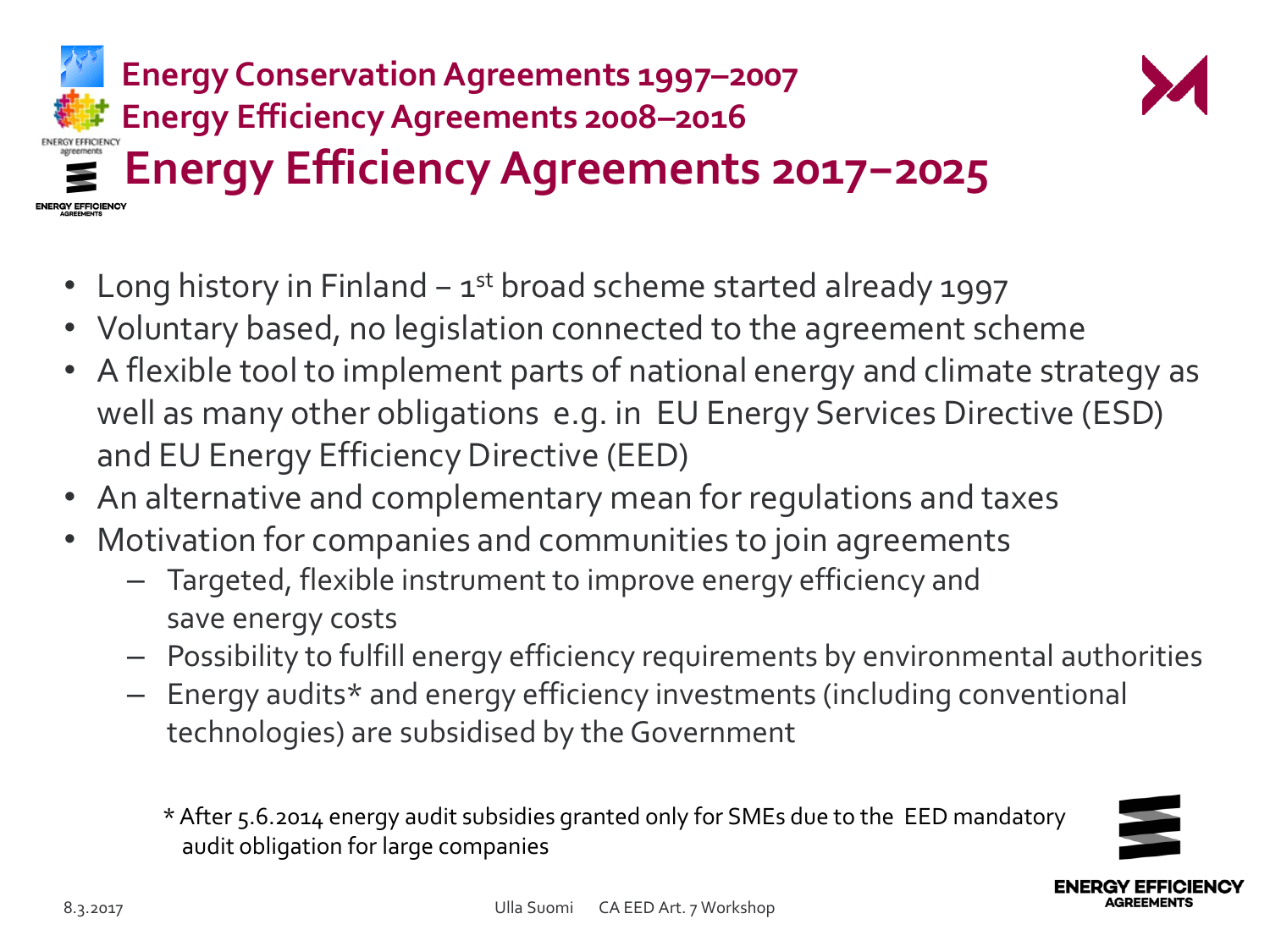#### **INDUSTRIES** ENERGY EFFICIENCY AGREEMENT

| <b>INDUSTRY</b><br>Energy Intensive Industry   Food<br>and Drink Industry   Chemical<br>Industry   Technology Industry  <br>Wood Product Industry 1<br>Industry - General | <b>ENERGY SECTOR</b><br><b>Energy Production   Energy</b><br><b>Services</b> | <b>SERVICE SECTOR</b><br><b>Commerce Sector   Hotel and</b><br><b>Restaurant Sector   Motor</b><br><b>Trades &amp; Repairs I</b><br>Services - General |  |  |
|---------------------------------------------------------------------------------------------------------------------------------------------------------------------------|------------------------------------------------------------------------------|--------------------------------------------------------------------------------------------------------------------------------------------------------|--|--|
| <b>PROPERTY SECTOR</b><br><b>ENERGY EFFICIENCY</b><br><b>AGREEMENT</b>                                                                                                    | <b>MUNICIPAL SECTOR</b><br><b>ENERGY EFFICIENCY</b><br><b>AGREEMENT</b>      | <b>HÖYLÄ IV - OIL SECTOR</b><br><b>ENERGY EFFICIENCY</b><br><b>AGREEMENT</b>                                                                           |  |  |
| <b>COMMERCIAL PROPERTIES</b><br><b>HOUSING PROPERTIES</b>                                                                                                                 | <b>CITIES &amp; MUNICIPALITIES &amp;</b><br><b>JOINT MUNICIPALITIES</b>      | <b>DISTRIBUTION OF LIQUID</b><br><b>HEATING FUELS</b><br>Oil-heated real estates                                                                       |  |  |

[www.energiatehokkuussopimukset2017-2025.fi/en/](http://www.energiatehokkuussopimukset2017-2025.fi/en/)

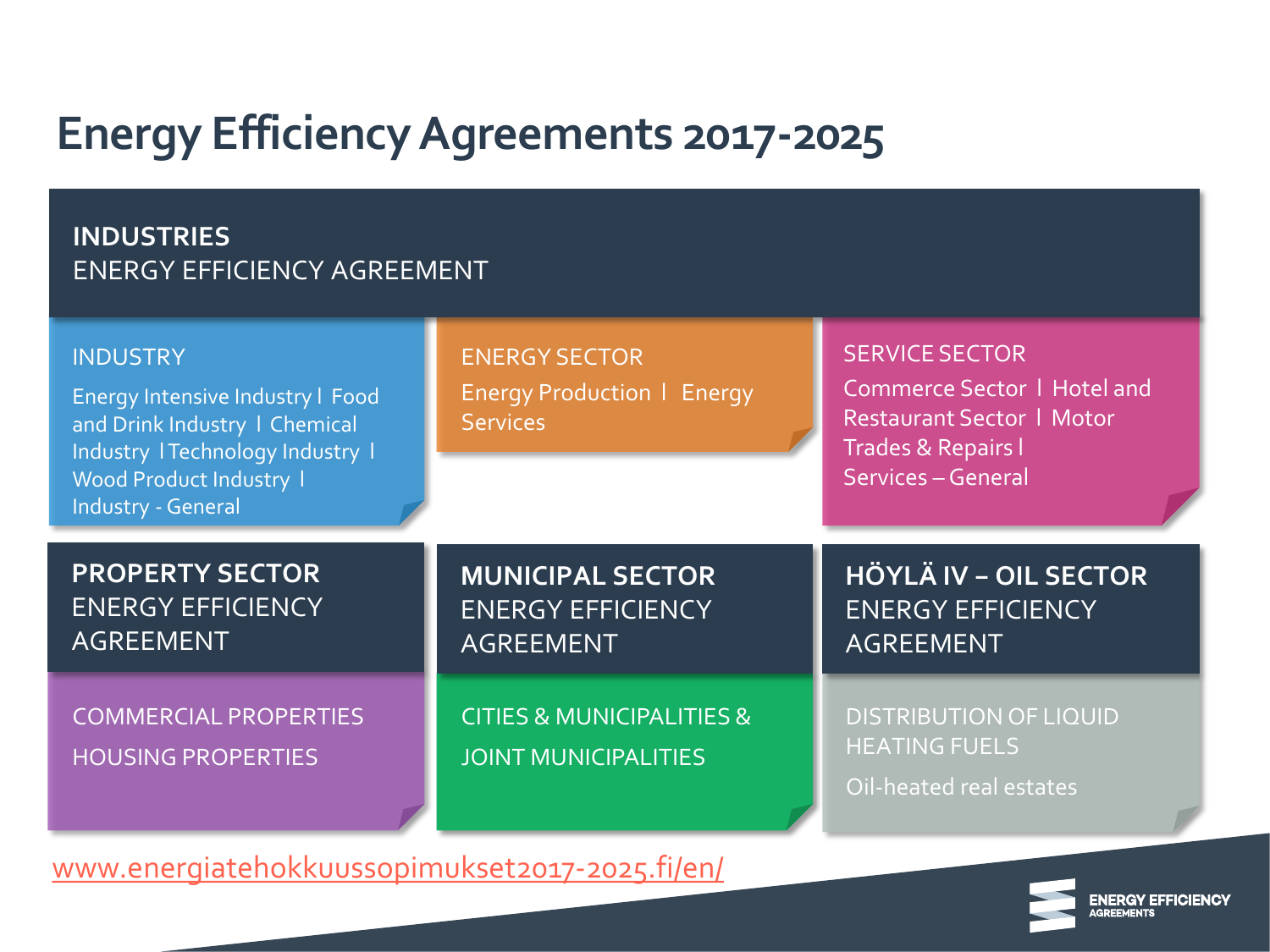| <b>Energy Efficiency Agreements</b>                                                                                                                                                                                                                                    | <b>Agreement parties and other "key-players"</b>                                                                                                                                                                                                                                                                                              |                                                                                                                                                                                                                                           |
|------------------------------------------------------------------------------------------------------------------------------------------------------------------------------------------------------------------------------------------------------------------------|-----------------------------------------------------------------------------------------------------------------------------------------------------------------------------------------------------------------------------------------------------------------------------------------------------------------------------------------------|-------------------------------------------------------------------------------------------------------------------------------------------------------------------------------------------------------------------------------------------|
| <b>GOVERMENT</b><br>(Ministry and Authority*)<br>• overall aims and targets<br>• targets for agreements<br>• development projects<br>• EU directive interfaces<br>• financial incentives<br>· evaluation Implementing public authority                                 | <b>ASSOCIATIONS</b><br>• targets in sectoral action plans<br>• marketing<br>• motivation of the companies<br>• development projects<br>• participation to reporting process<br>• cooperation forums<br>· guidance, training<br>Participating party                                                                                            | *Energy Efficiency<br>Unit/Energy Authority<br>established 1.1.2014                                                                                                                                                                       |
| <b>COMPANIES/COMMUNITIES</b><br>• company/community target setting<br>• energy audits<br>• saving measures<br>• energy monitoring<br>• training of staff<br>• reporting<br>• cooperation<br>• development of own performance<br>• communication<br>Participating party | <b>OPERATOR</b><br><b>Motiva</b><br>• assistance for government parties<br>· marketing, motivation<br>· advice, guidance, training<br>• communication<br>• development projects<br>• coordination of annual reporting,<br>summary reports<br>• monitoring system development &<br>operation<br>· impact assessments<br><b>Entrusted party</b> | <b>OTHERS</b><br>• parties assisting and helping<br>implementation in<br>companies/communities and<br>participating in development<br>projects within the EEA<br>scheme e.g.<br>energy auditors<br>consultants<br>ESCO's<br>Third parties |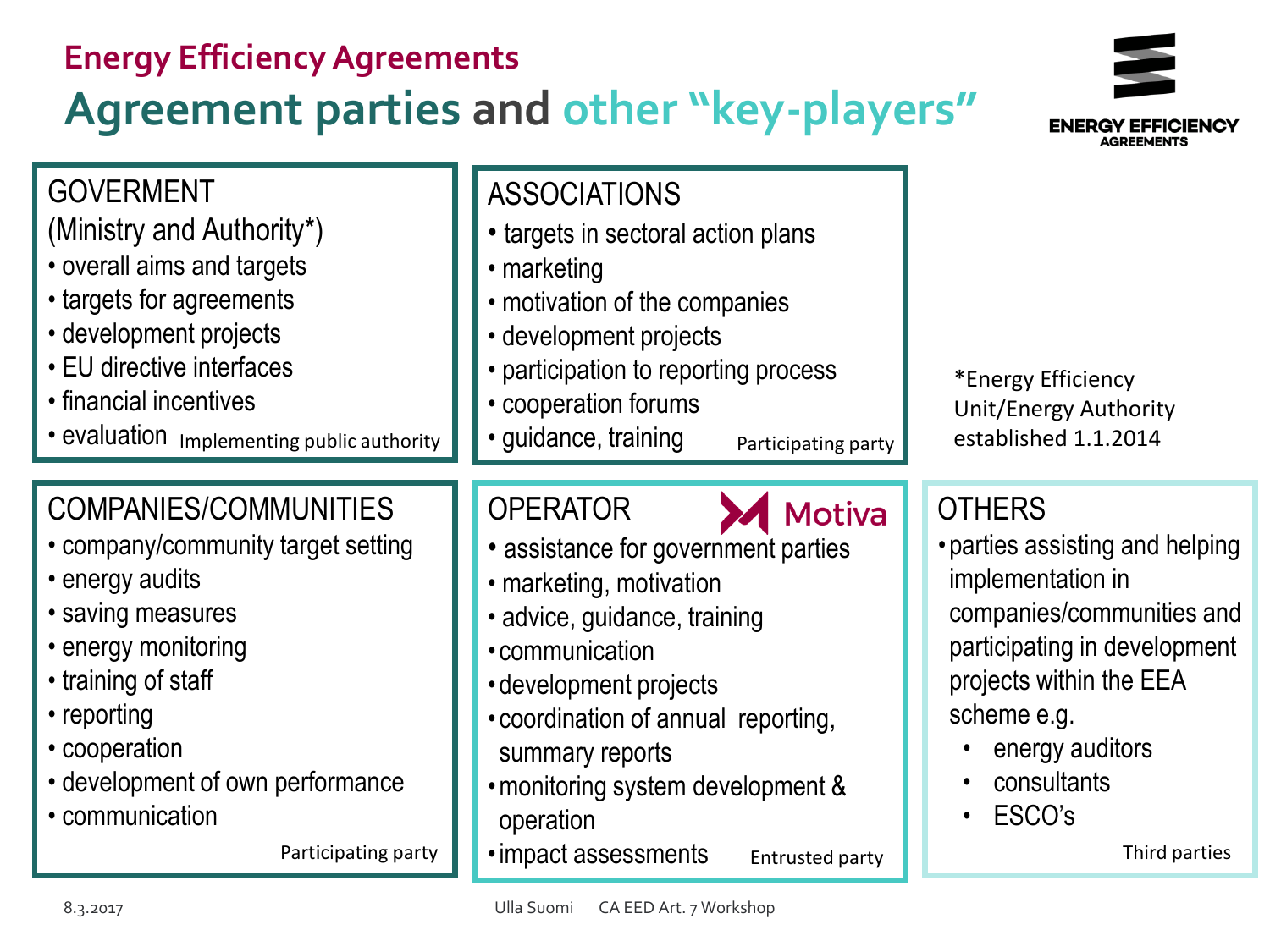

# **EED Article 7 implementation in Finland** Role of Energy Efficiency Agreements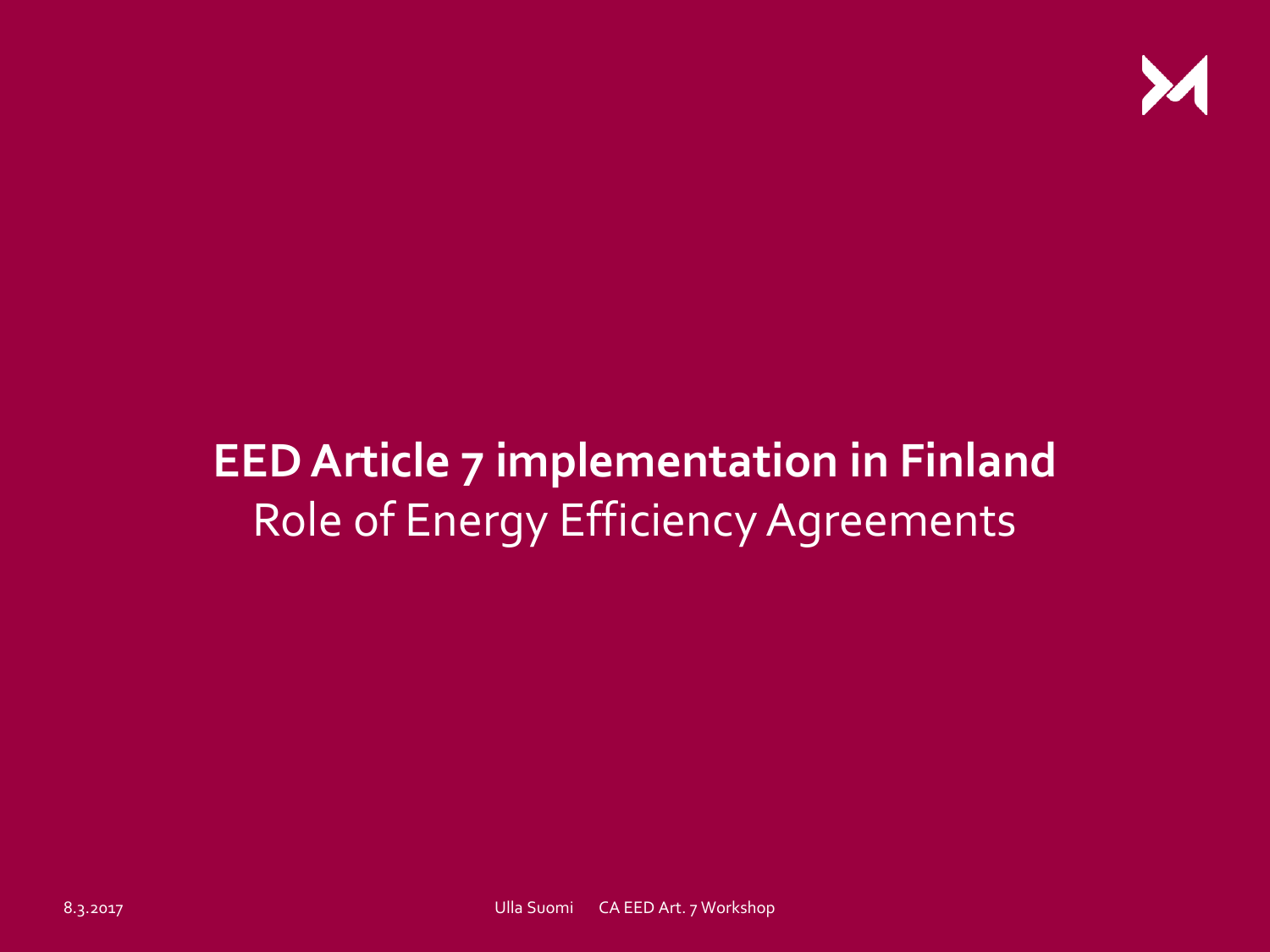# **Energy Efficiency Agreements have essential role in energy policy implementation in Finland**

 $\overline{\phantom{0}}$ 

**From launching…**

**2008−2016** 

**Energy Efficiency Agreements** 



**2014 2015 2016**

**2017- 2025**

#### 2011 2012 2013 2010 2006 2007 2008 2009 1997–2002–2005 **..to implementation** Energy Conservation Agreements Extended **CRITICAL**<br>MASS<br>REFORMASS<br>Period Evaluation of the first agreement scheme use energy consumption 17,8TWh in 2016 **49 TWhcum**

**Planning**

**Negotiations Development**

#### Energy Services Directive (ESD)

- National indicative 9 % energy savings target in period 2008–2016 is based on the period 2001–2005 average end
- **Indicative energy efficiency target for Finland**

#### **Energy Efficiency Directive (EED)**

- **EED/Article 7;** binding cumulative energy savings **target for Finland** during the period **2014−2020** is
- Note! EED Article 7 savings (GWh<sub>cum</sub>) cannot be compared to ESD energy savings (GWh/a)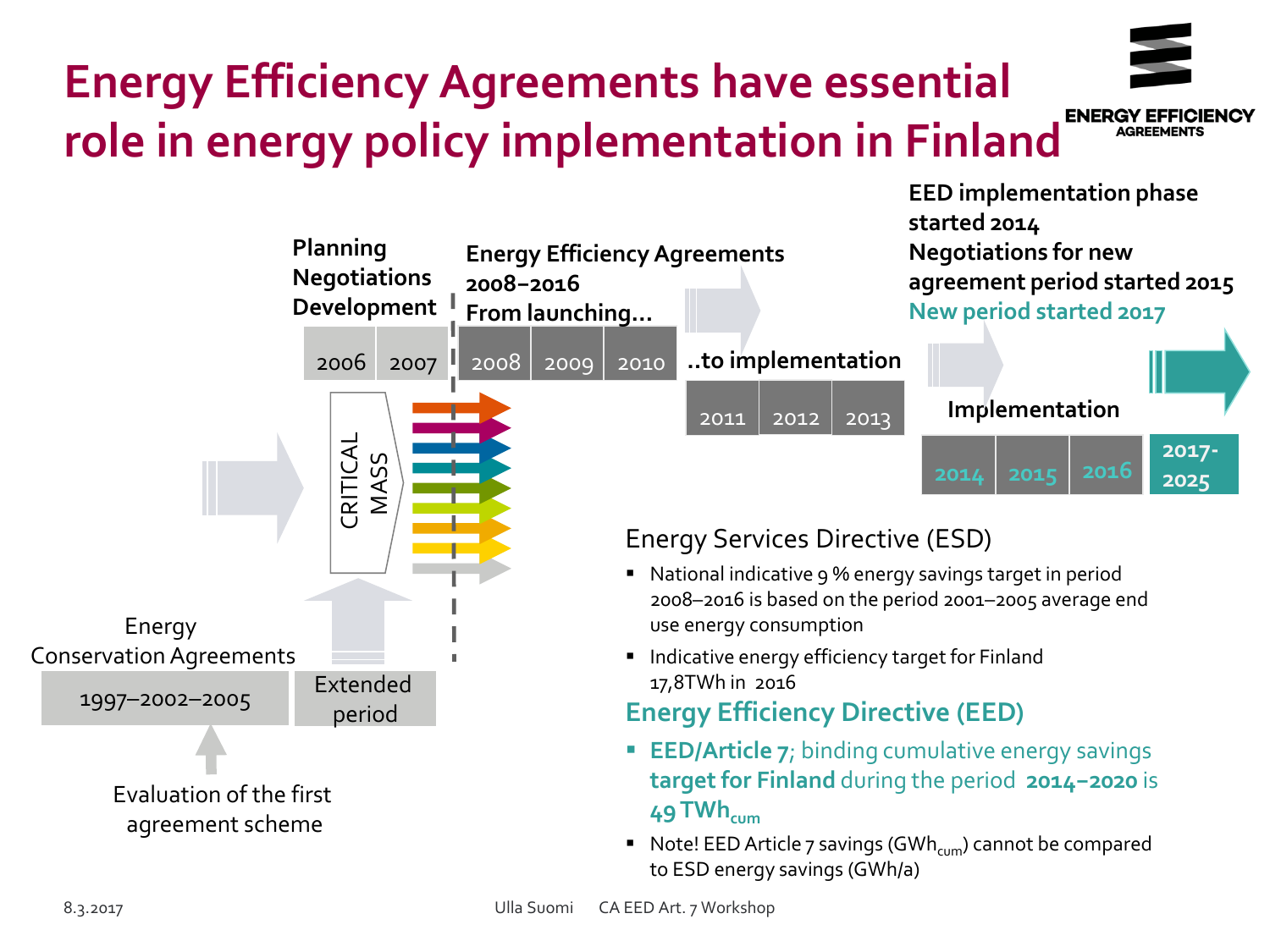# **Energy Efficiency Agreements one of the alternative measures used for article 7 implementation in Finland**



- Only alternative measures used to implement Art. 7
	- 8 alternative measures notified
	- Total expected cumulative savings in 2020 related all notified alternative measures during the period 2014−2020 are over the Art.7 cumulative target for Finland
- Expected savings from Energy Efficiency Agreements in 2020 are covering over half of the Art.  $7$  cumulative target  $49$  TWh<sub>cum</sub>
	- 2014 reported new EEA annual savings 1.27 TWh
	- 2014 reported total new annual savings 6.5 TWh
		- Includes 3.9TWh savings with lifetime 1 year

Share of EEAs expected savings in 2020 from the Art. 7 cumulative target in Finland

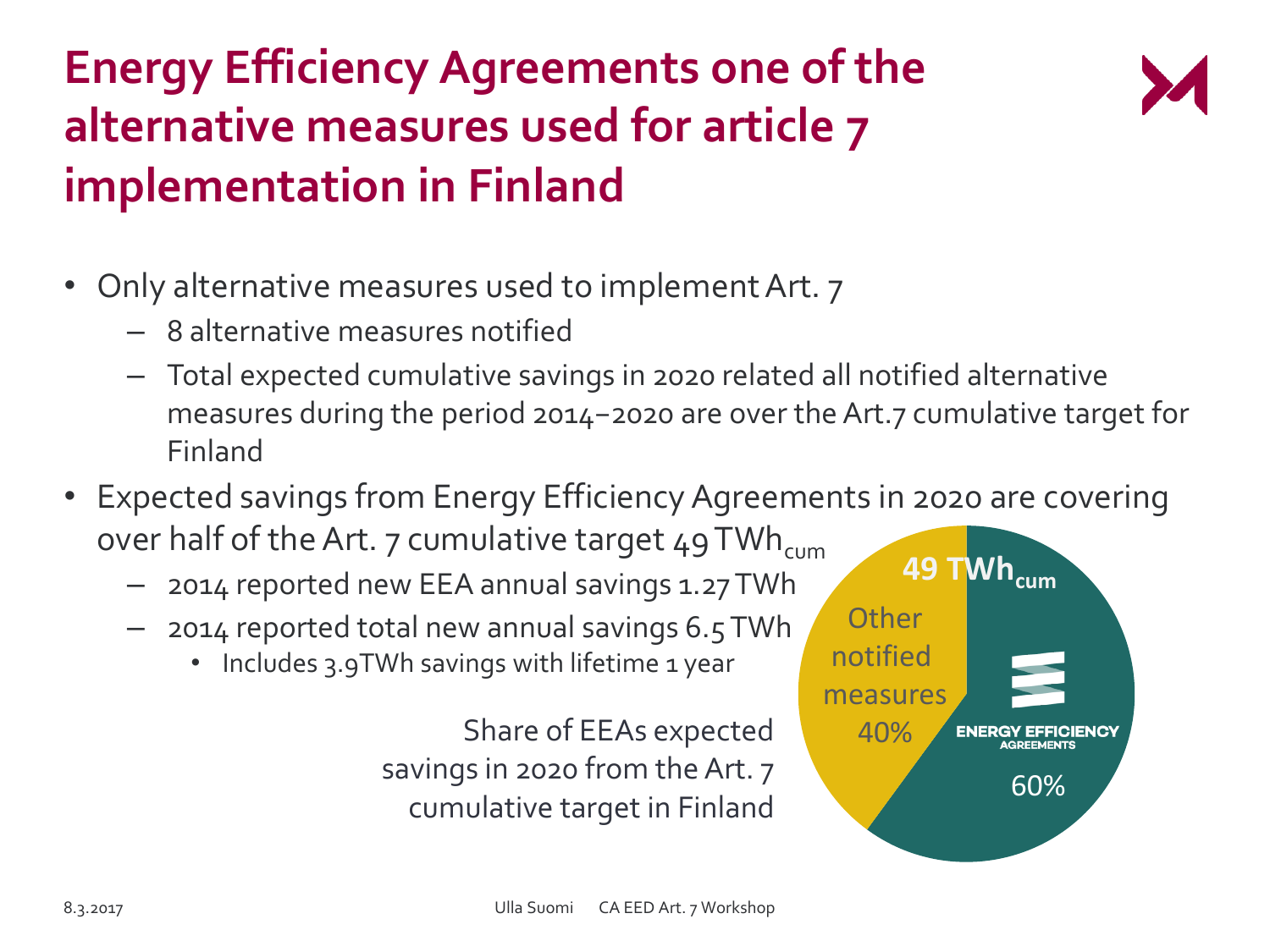

# **M&V for Energy Efficiency Agreements**  Reporting obligation for participants M&V and control process M&V resources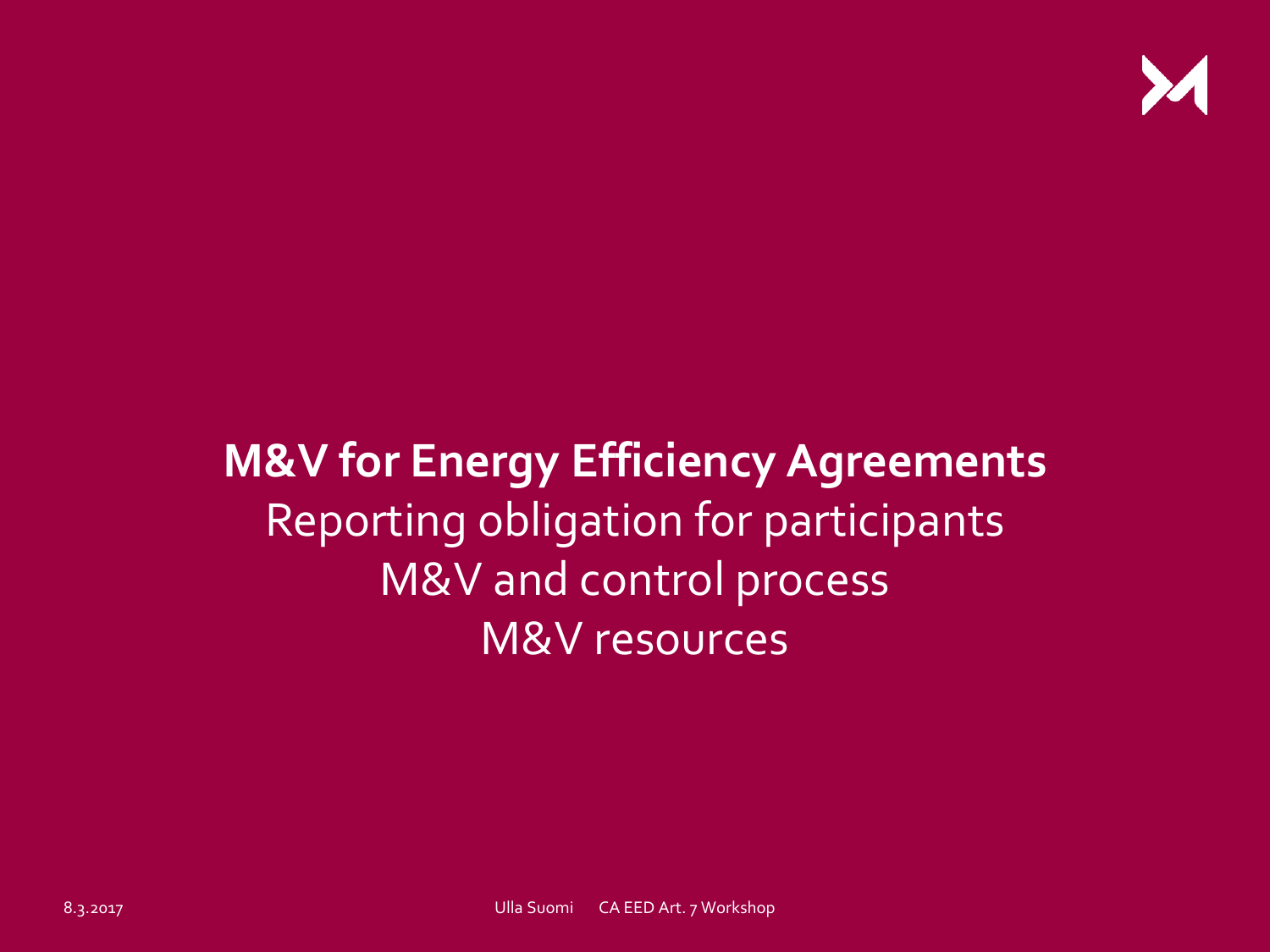### **Energy Efficiency Agreements Annual reporting requirement for participants**



- **Data collection has similar main categories in all EEA areas:**
	- General issues (name, address, contact person, email, phone number etc.)
	- Energy consumption data
	- EE improvement measures (short description, technical or operational measure, energy savings, investment, year of implementation, lifetime etc.)
	- Continuous improvement (issues supporting to improve energy efficiency)
- **Annual reporting monitors, in addition of implemented energy efficiency improvement measures, implementation of the various other obligations in the EEAs related to continuous improvement**
	- Like energy management systems, monitoring of energy consumption, training, communication, EE in planning and procurement etc.
- **Annual reporting is done on site level in companies**
- **Company/community data is reported during the spring**
	- Timeline varies depending on the agreement: end of February … end of April
	- Data checking and chasing process starts in March and ends during the summer
- **Preliminary results June…final results and branch specific reports in autumn**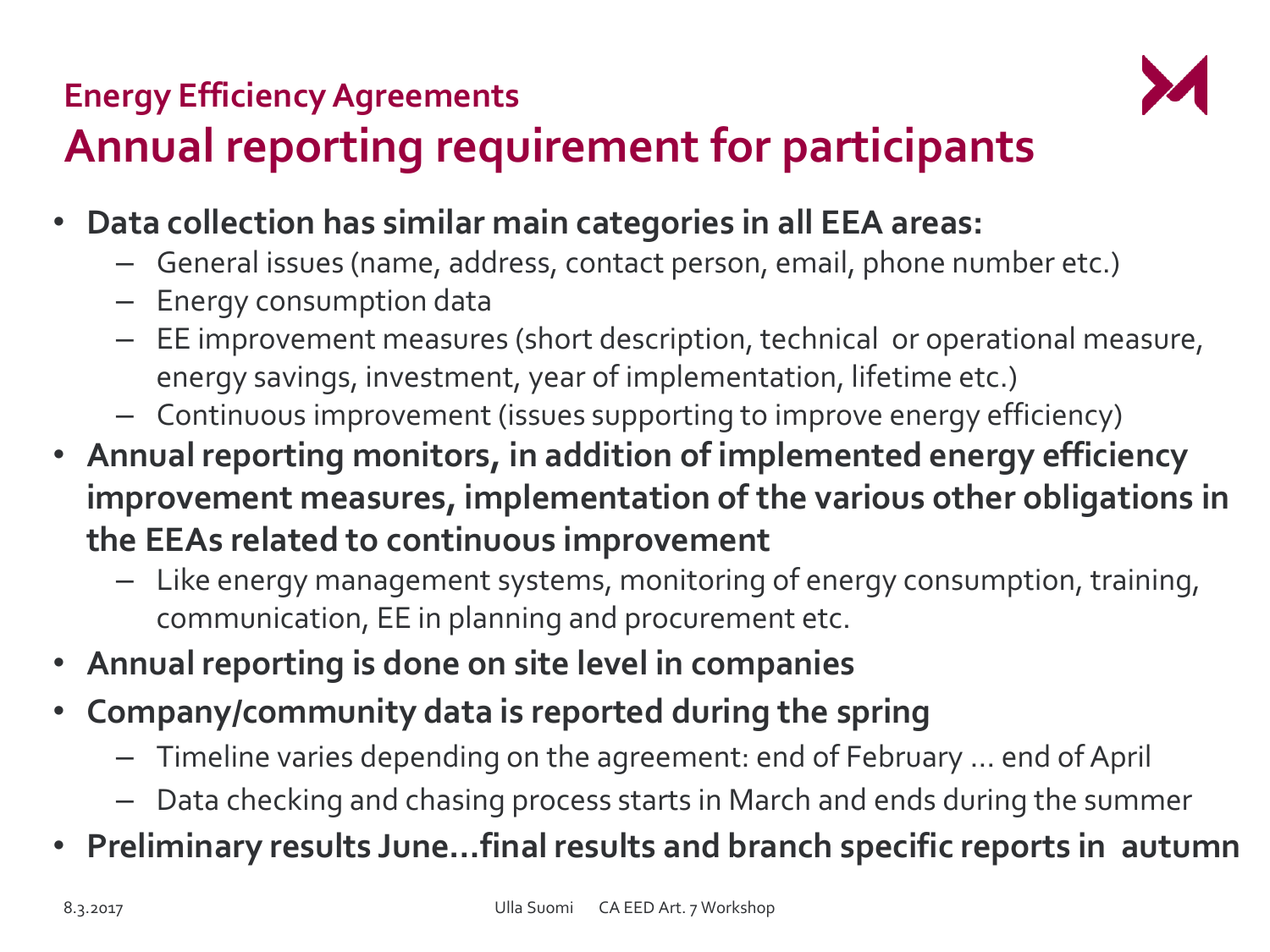

#### **Energy Efficiency Agreements An example of the user interface in annual reporting**

• **Section: Continuous improvement − Tab: Management systems and the action plan**

|                                                     | General Energy consumption                                                                                              | Energy efficiency improvement measures |                                                                                                                                                |                                                                                             |                |  | Continuous improvement Innovation ideas                                                         |                                                                          |  |
|-----------------------------------------------------|-------------------------------------------------------------------------------------------------------------------------|----------------------------------------|------------------------------------------------------------------------------------------------------------------------------------------------|---------------------------------------------------------------------------------------------|----------------|--|-------------------------------------------------------------------------------------------------|--------------------------------------------------------------------------|--|
| Yleinen                                             |                                                                                                                         |                                        |                                                                                                                                                | Energiatiedot   Energiakatselmukset ja toimenpiteet   Jatkuva parantaminen   Innovaatioidut |                |  |                                                                                                 |                                                                          |  |
|                                                     | Management systems and the action plan Energy consumption monitoring Training and                                       |                                        |                                                                                                                                                |                                                                                             |                |  | Johtamisjärjestelmät ja tehostamissuunnitelma Energiankulutuksen seuranta Koulutus ja viestintä | Suunnittelu ja hankinnat Logistiikka<br>Design and procurement Logistics |  |
|                                                     | Management system<br>$\square$ ISO14001                                                                                 |                                        | <b>Status</b>                                                                                                                                  |                                                                                             | Certified<br>П |  | communication<br>Is energy efficiency integrated to                                             |                                                                          |  |
| <b>LEMAS</b><br>$\Box$ ISO9001<br>$\Box$ Not in use |                                                                                                                         |                                        | the management system?<br>п<br>Is Energy Efficiency System (EES)<br>П<br>in use in the company?<br>Is the promotion of the renewables included |                                                                                             |                |  |                                                                                                 |                                                                          |  |
|                                                     | $\Box$ Other, what?                                                                                                     |                                        |                                                                                                                                                | ۰                                                                                           |                |  | in the management system?                                                                       |                                                                          |  |
|                                                     | The site's action plan to improve the energy efficiency                                                                 |                                        |                                                                                                                                                |                                                                                             |                |  |                                                                                                 |                                                                          |  |
|                                                     | The action plan is completed (month+year)                                                                               |                                        |                                                                                                                                                |                                                                                             |                |  |                                                                                                 |                                                                          |  |
|                                                     | The plan is updated within the follow up year<br>The responsibilities for the energy efficiency<br>issues are appointed |                                        |                                                                                                                                                |                                                                                             |                |  |                                                                                                 |                                                                          |  |
|                                                     | Company level<br>Site level                                                                                             |                                        |                                                                                                                                                |                                                                                             |                |  |                                                                                                 |                                                                          |  |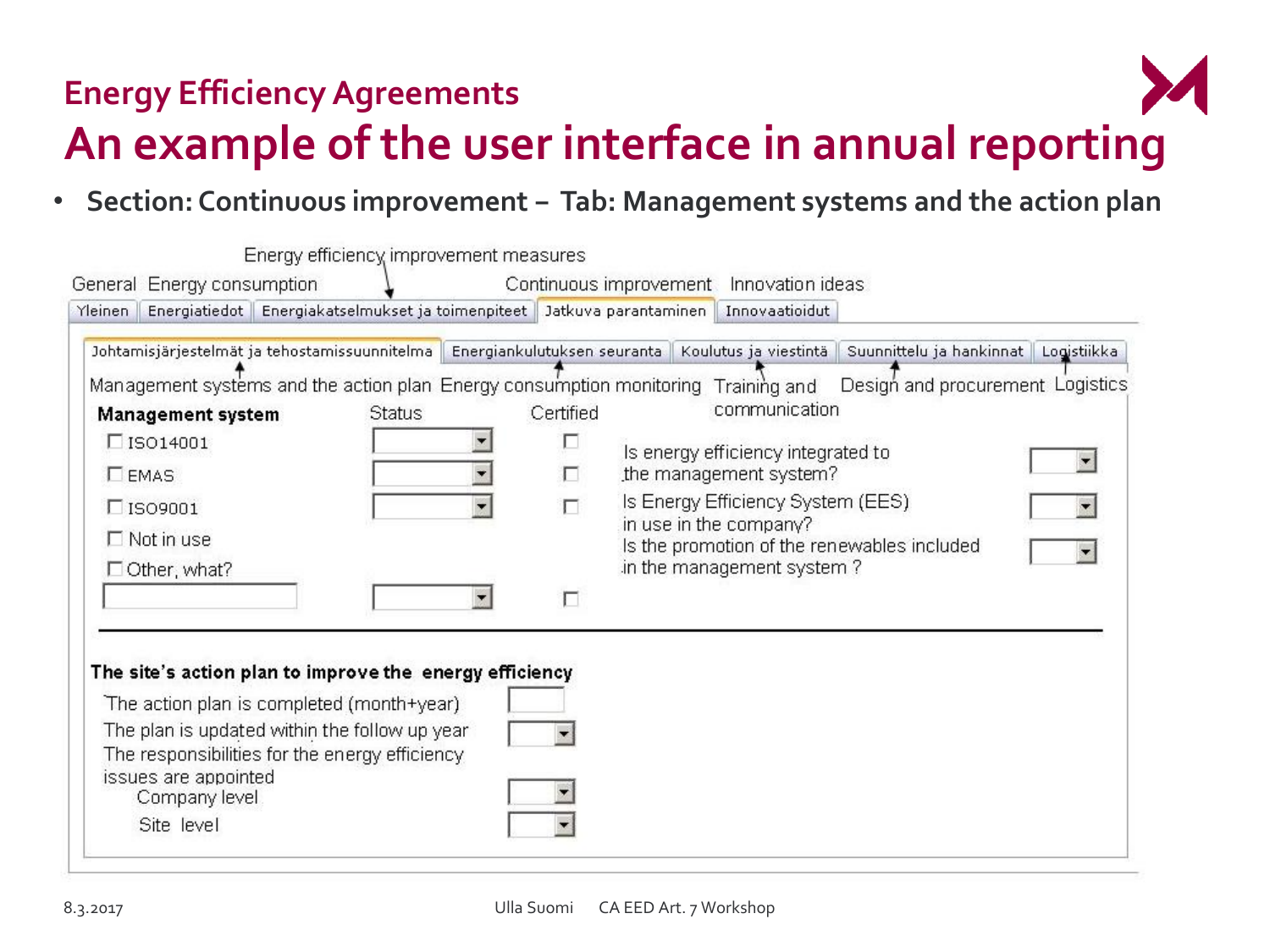

### **Energy Efficiency Agreements Confidentiality of the data**

- **All data gathered from the companies/communities is confidential**
	- Applies all data gathered via the Energy Efficiency Agreement's annual reporting or from Energy Audits
- **Rules applied are the same than used in the Statistics Finland**
	- There have to be enough companies (minimum 3) in one group to avoid a possibility to identify individual data
	- Company/community special individual data is not given or published in any circumstances without a permission of this party
- **In the new agreement period 2017−2025 companies are asked to give a authorization for Motiva to forward the company/site level energy consumption data to the Statistics Finland**
	- Aim is to reduce administrative burden especially for the biggest energy users to provide similar information to many placed as well as to improve the data bases for energy consumption data for different branches in national statistics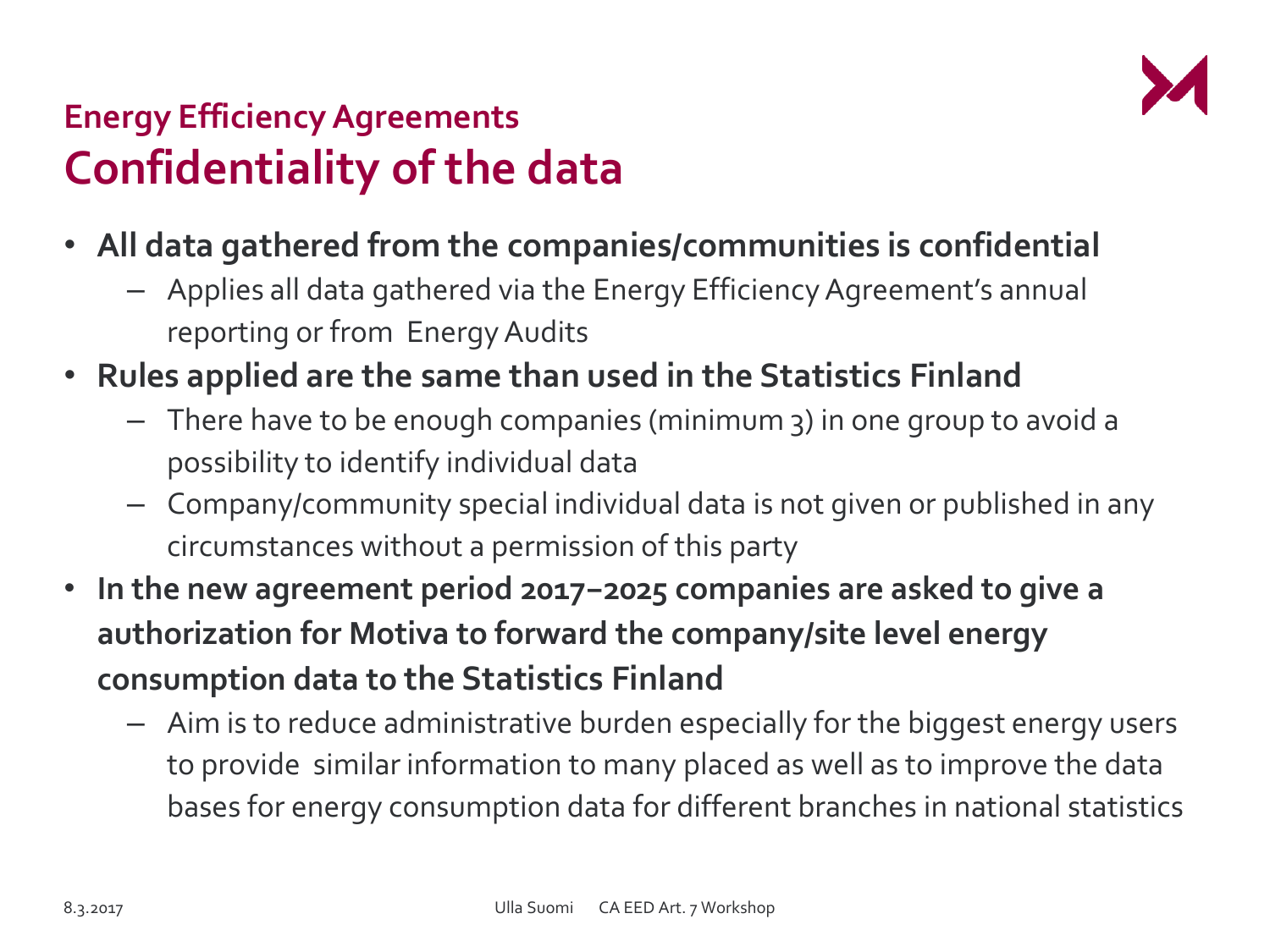

### **Energy Efficiency Agreements M&V and control process**

- **All joined companies and communities report annually to the online database individual implemented EE measures**
	- Reporting of the EE measures possible during the whole year
- **Training for companies and communities related to the reporting is organized in the beginning of each year − since 2014 mainly via webinars**
- **Companies and communities are supported via email [seuranta-apu@motiva.fi](mailto:seuranta-apu@motiva.fi)**
- **Desk check in Motiva annually for all reported EE measures** 
	- In average about 2 400 reported measures per year during the period 2008-2016
	- $-$  Checking related to the EE measures include e.g. magnitude of the savings (decimals, share of energy use), category, information on life time, reported investment cost..
	- Further clarifications on savings calculations and missing data is asked when needed
- **Annually about 150 measures (over 5%) will get investment subsidy**
	- All will be checked due to the Government rules by an independent expert
- **Some EEA branches have energy advise support for joint companies**
	- Related to the adviser contacts to companies reported measures and savings calculations are also covered
- **Additional control via a separate survey including site-visits** 
	- About 20 days/year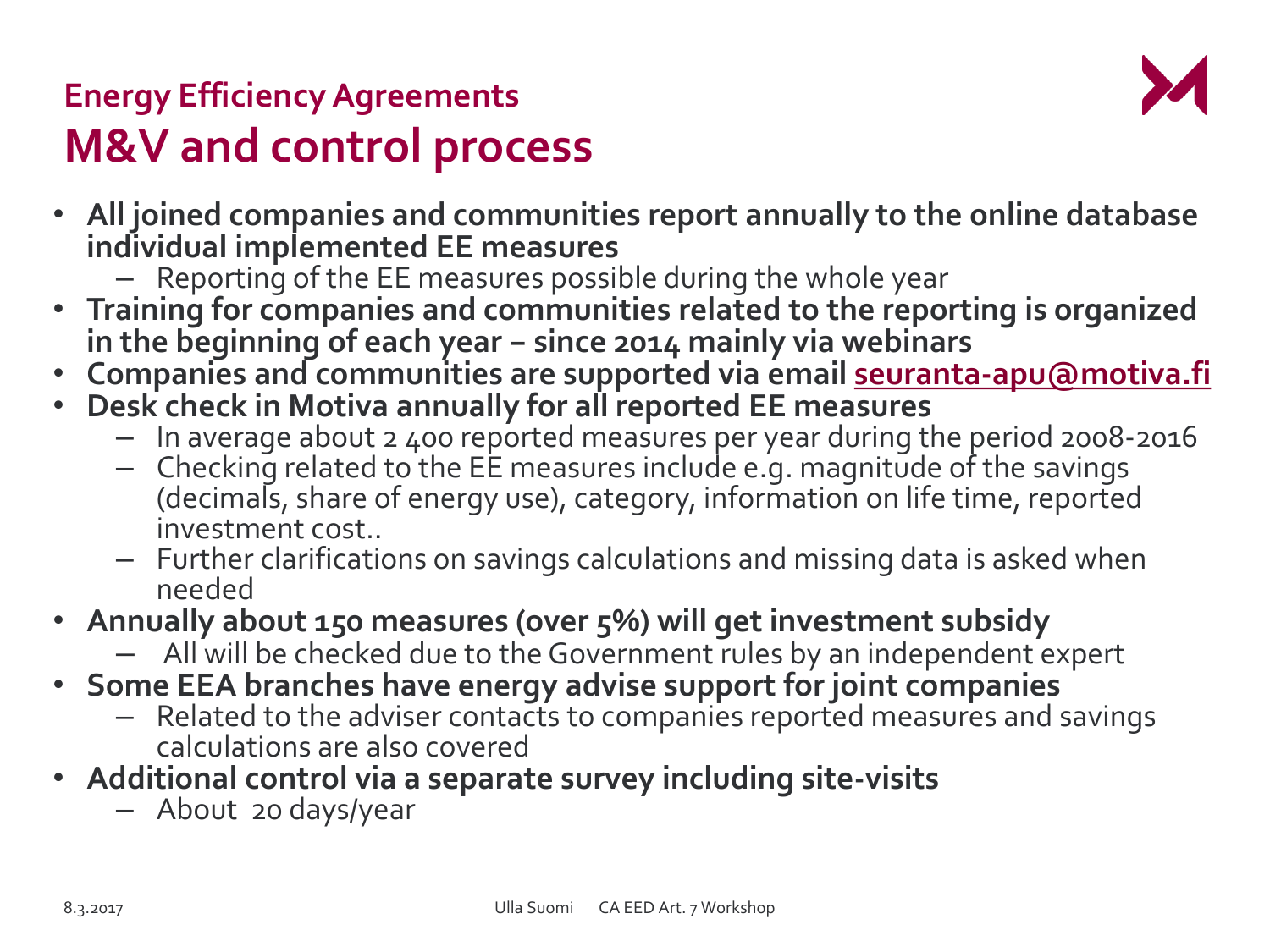

## **Energy Efficiency Agreements Rough summary of M&V resources**

- **Monitoring system development and maintenance (database)**
	- Building costs for the online database system 2007 − 2008:
		- Approx. 300.000 eur for the third party
		- Approx. 200 days for Motiva's own work (specification, testing, introduction)
	- Annually 2009−2016:
		- Approx. 30.000−50.000 eur for additional development for third party
		- Approx. 1 person years for Motiva's own work (involved 1−4 persons)
	- In 2017 more development costs due to some changes in the 2017 started new agreement period as well as due to the need to update some technical features in the system

#### • **Data checking, analyses for branch specific reports and reporting in Motiva**

- Annually approx. 2 person years (involved 1−8 persons)
- **In addition** 
	- Working hours used for reporting in companies and communities
	- Reporting support and training for participant by Motiva
	- Impact assessment for EED purposes based on the data in the database (Motiva)
	- Resources used in the Ministry and the Energy Authority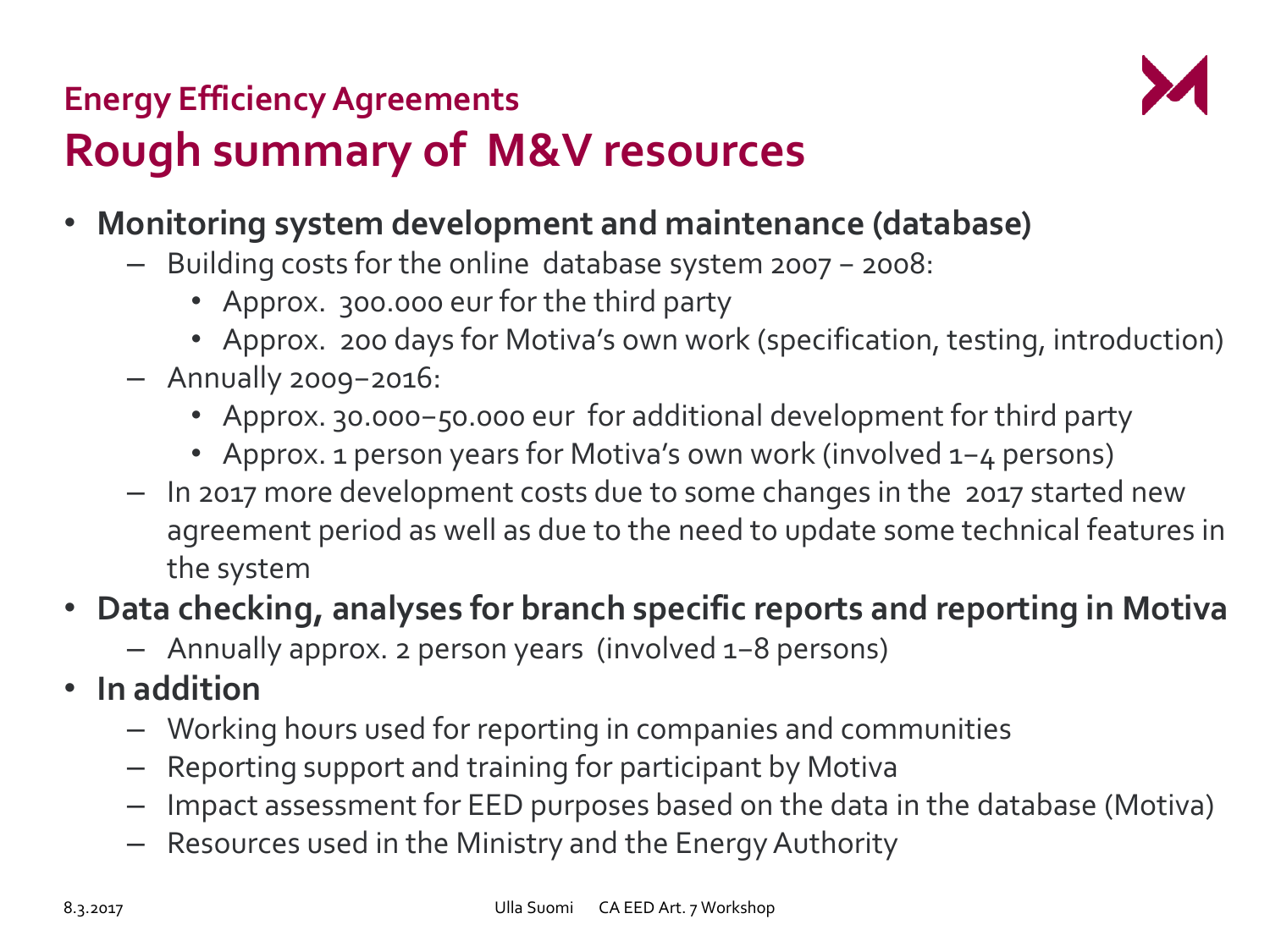

# **Monitoring system for Energy Efficiency Agreements**  Online database Data collection and checking process Savings calculations Double counting tackled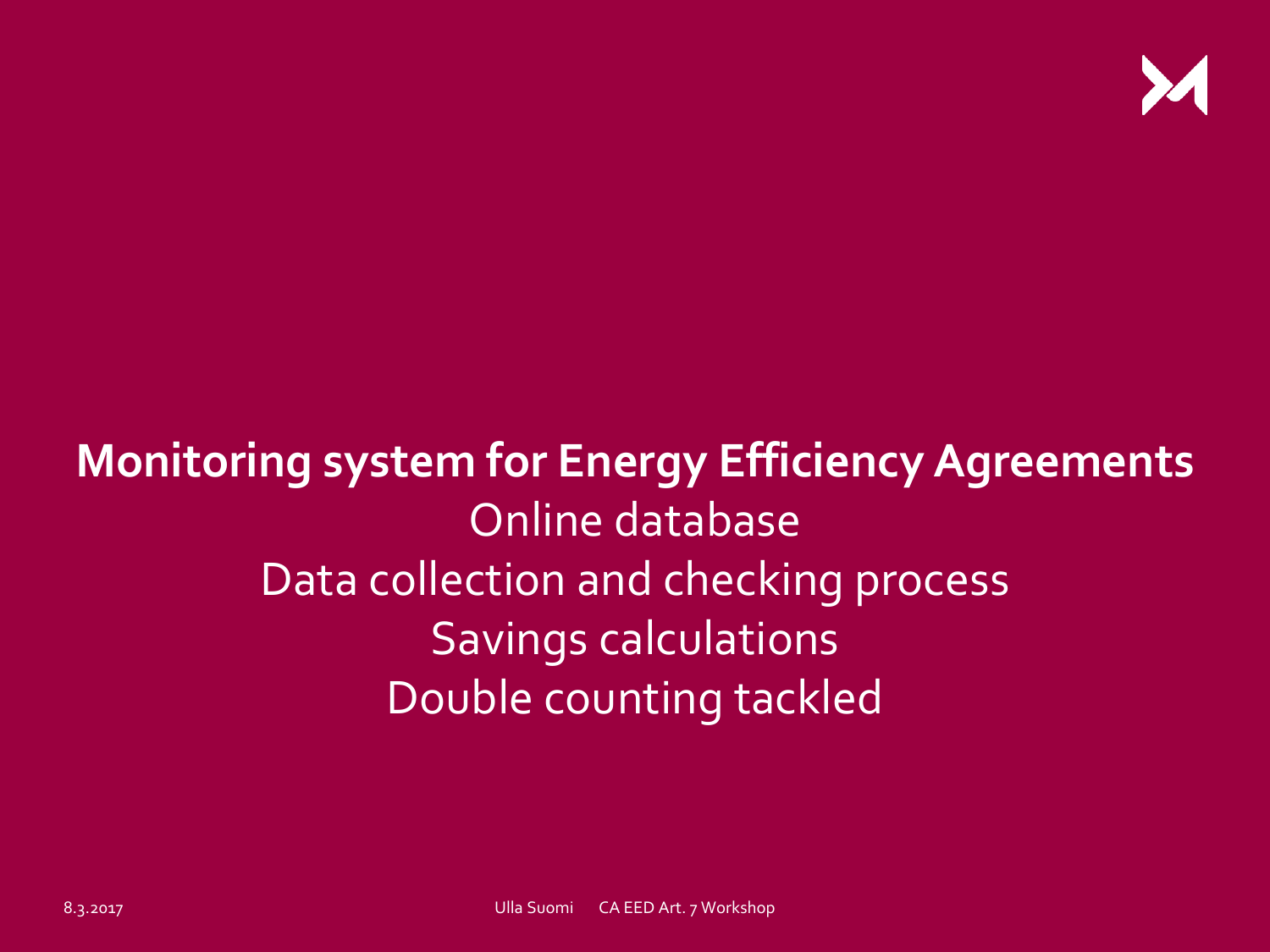



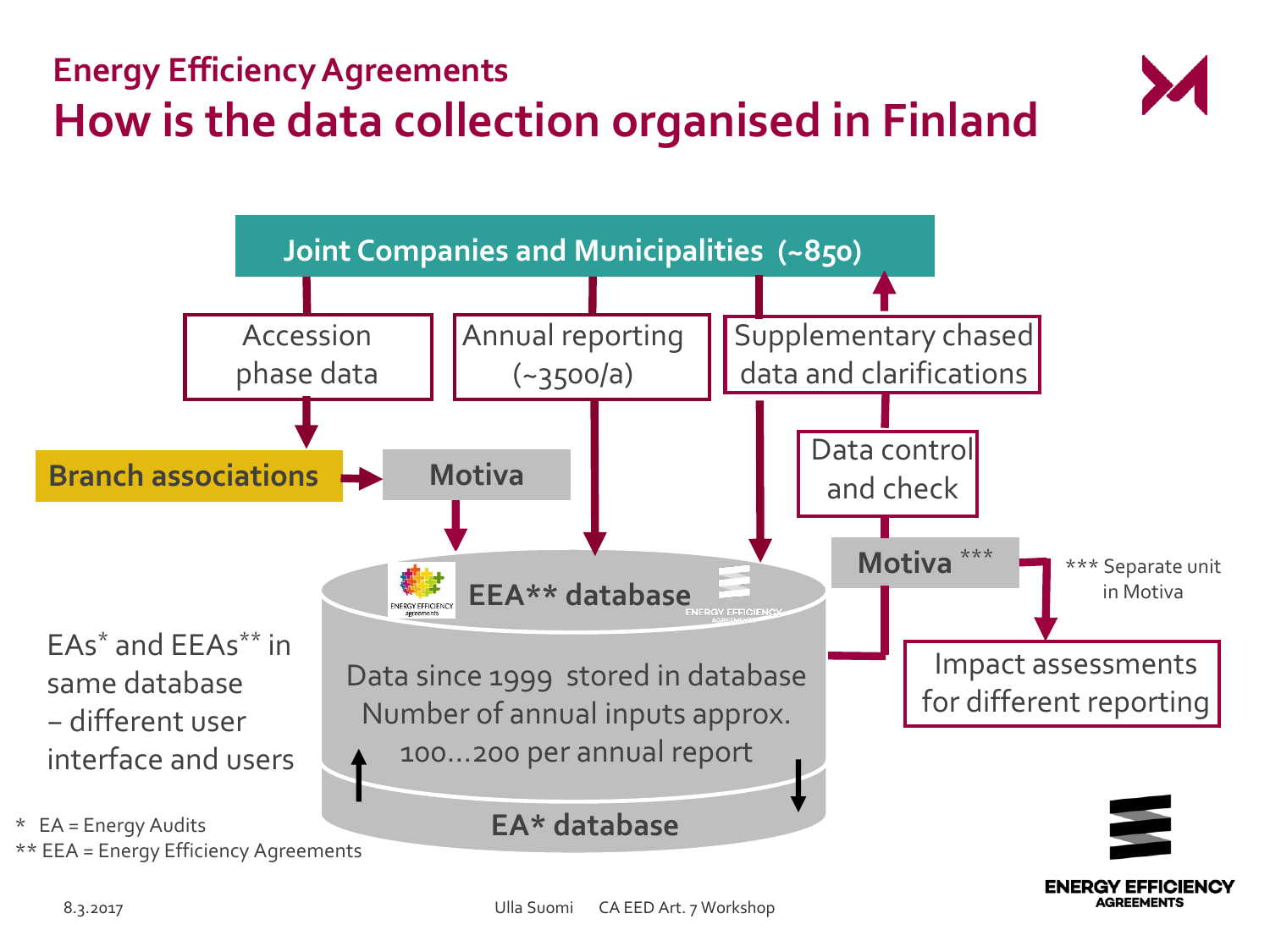

# **Monitoring system covers 18 fields of operation**

- **Online monitoring system includes in the 2008−2016 agreement period 18 separate reporting areas/branches**
	- 7 for industry, 4 for service sector, 2 for property and building sector, 2 for municipalities, 2 for energy sector, 1 oil sector
- **Well over 2 500 individual users in companies/communities**
	- Last annual reporting for 2008−2016 scheme going on in spring 2017
- **Response rate in EEA's annual reporting is high**
	- >95−100% for industrial areas depending on the field of operation
	- 85−90% for municipalities
- **Monitoring system enables feedback data for companies and municipalities:**
	- Energy consumption trends
	- Follow up related to the achievement of the set targets of the joint company/community
	- Possibility to export own reported data during the agreement period for own use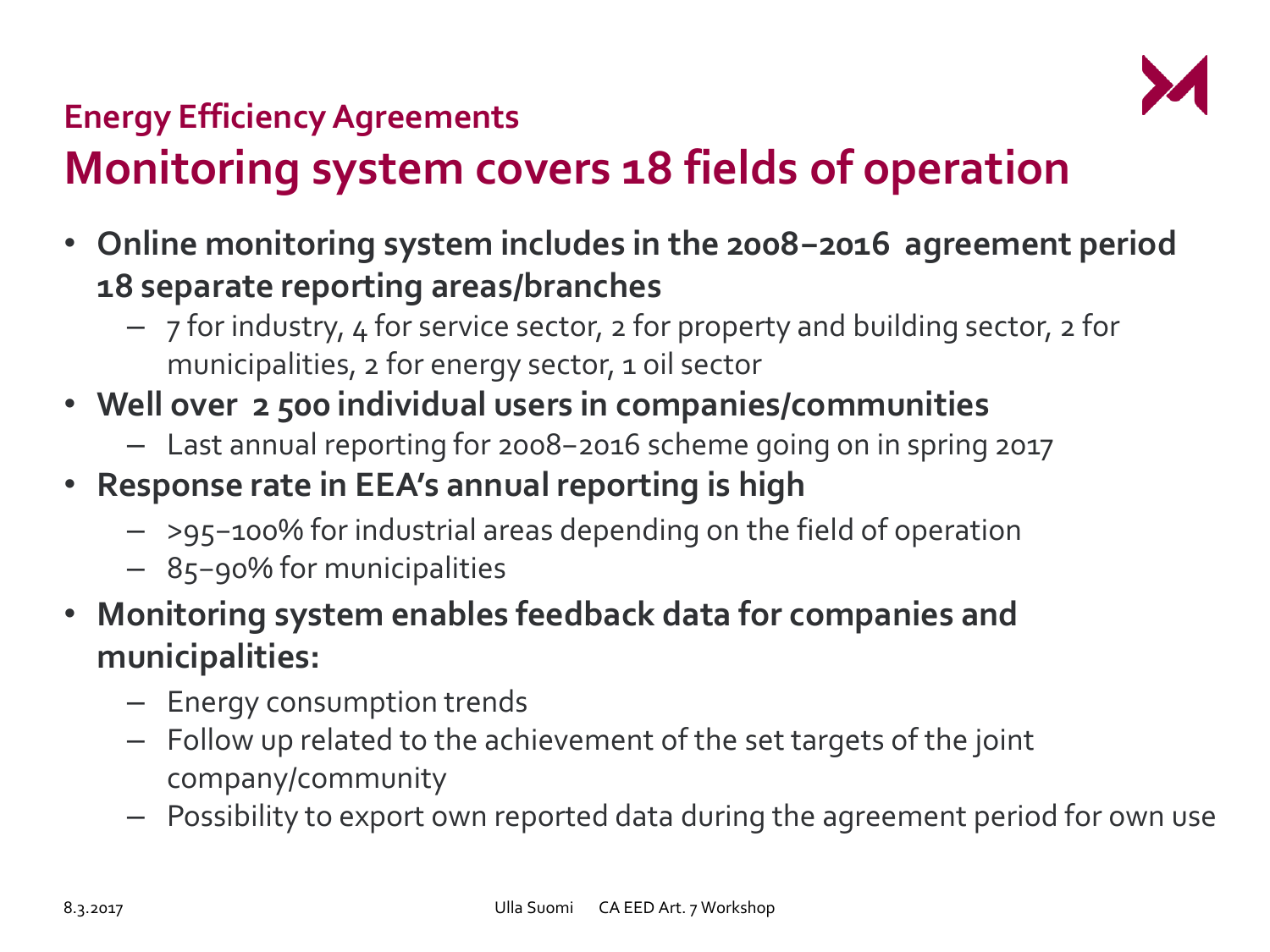

# **Main savings calculation principals − participants**

- **Annually reported energy savings regarding implemented measures by participants are mainly engineering calculations made by experts**
	- General guidance available for energy savings calculations and eligible measures for joined participants and for energy service companies serving them
	- Training workshops organised
	- Mostly used method is EED Annex V 1 c scaled savings
	- In some cases EED Annex V 1 b metered savings used
- **Measures are categorised to technical and operational measures**
	- Big difference in savings life time for these categories
	- Savings life time is taken into account in the system
- **On national level participants will have credit for all savings based on the principal: energy consumption before − energy consumption after**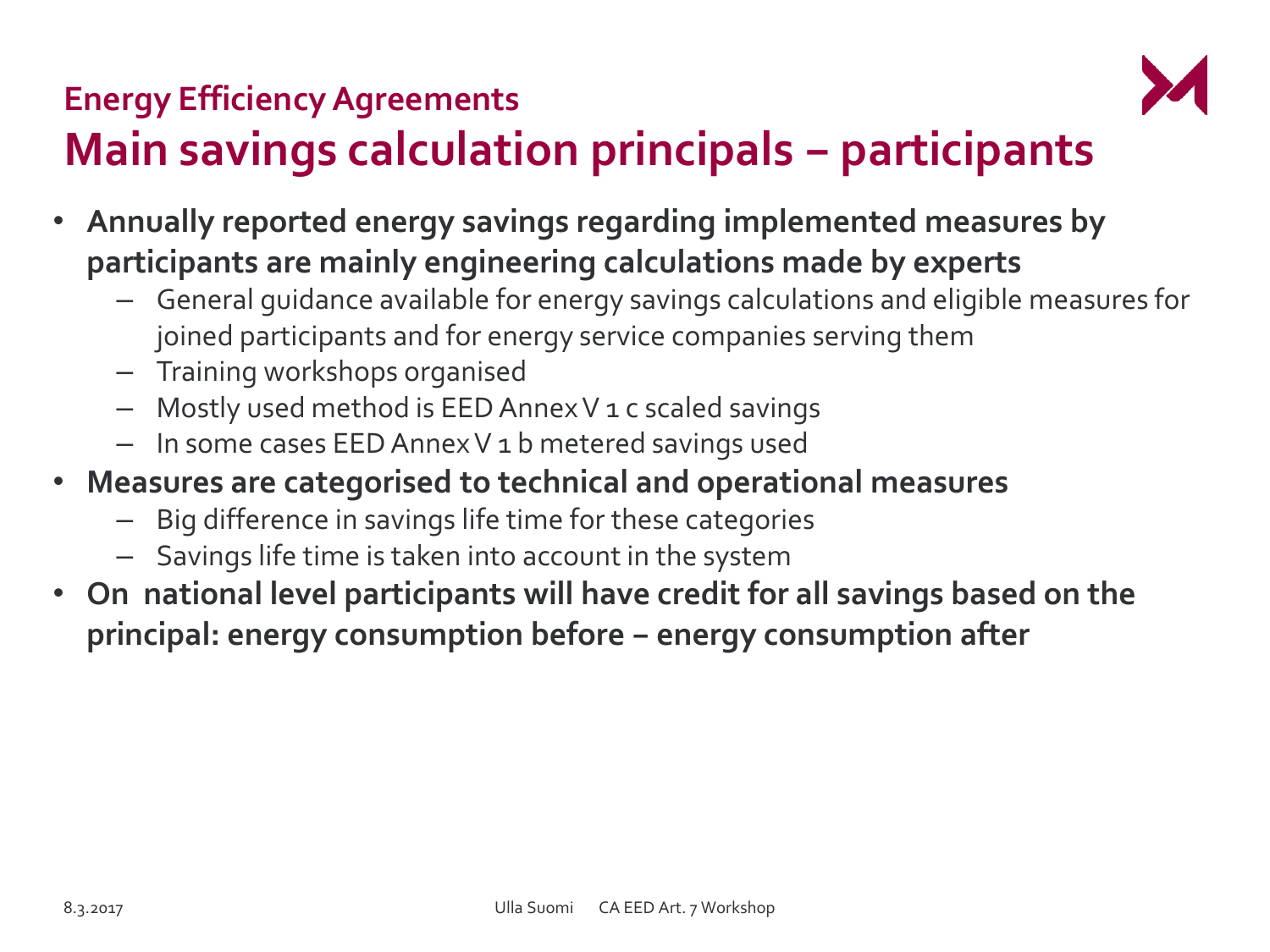

# **Savings calculations for impact assessments**

- **Impact assessment for different purposes are made based on reported information by participants and calculated according to the appropriate rules for each reporting (ESD, EED, PaMs ..)**
- **EEAs impact assessment for EED is based on:**
	- Electricity and heat and fuel savings reported for individual EE measures by participants in annual reporting
	- Realisation information\* reported by participants separately for each measure
		- Only implemented measures in each year will be counted
	- Only half of the total savings of implemented measures in each year is taken into account in the first year in the cumulative savings calculations while all measures are not implemented in the beginning of the year
	- Lifetime for technical and operational measures is different
		- Average conservative values for lifetimes technical measures is used based on EC recommendations for ESD purposes
	- Only savings above eco-design requirements are taken into account
		- The method described in the description of the measure
	- In ex-ante evaluations estimation for the coming savings in following years is calculated based on average annual realised savings in past agreement years

\* Implemented, Decided to implement, Considered to implement, Will not be implemented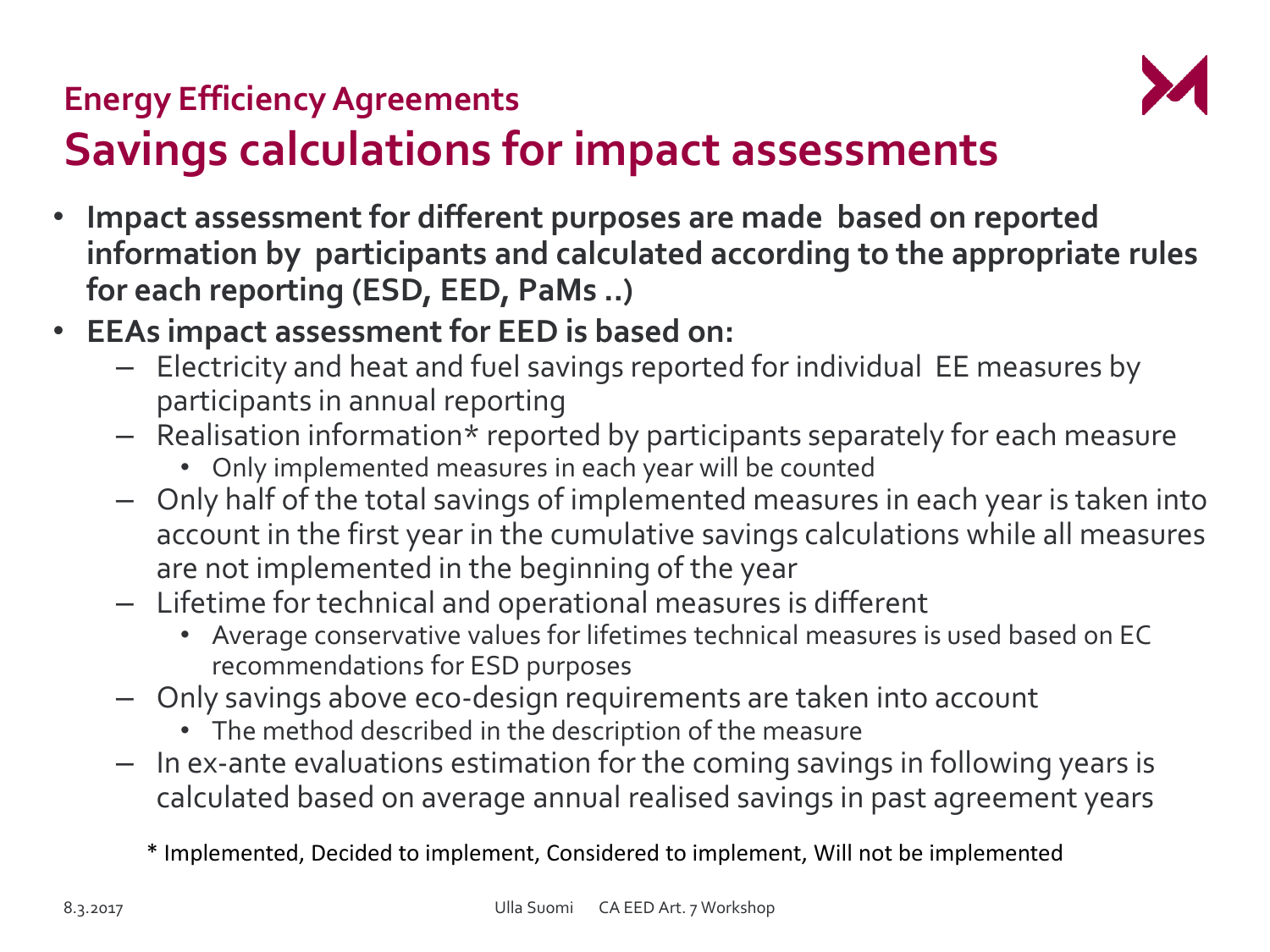## **Energy Efficiency Agreements Description of the measure and energy savings calculations**

- **Descriptions, premises and assumptions for calculation methods used in Finland for energy efficiency agreements for Energy Services Directive (ESD) and Energy Efficiency Directive (EED) purposes can be found in the NEEAP Annexes**
	- 2011: [2nd NEEAPs translated in English](http://ec.europa.eu/energy/en/topics/energy-efficiency/energy-efficiency-directive/national-energy-efficiency-action-plans) > Previous energy efficiency action plans (Note: Translations in zip-file are unofficial and made by the Commission)
	- 2014: [http://ec.europa.eu/energy/efficiency/eed/neep\\_en.htm](http://ec.europa.eu/energy/efficiency/eed/neep_en.htm) (Finland 1st EED NEEAP-3, Annexes are not translated )
- **Clustered and slightly modified method compared to the NEEAP calculations to fulfil EED Art. 7 purposes is described in the notification for Article 7 5.12.2013**
	- Measure "KETO-1-TE[M](http://ec.europa.eu/energy/sites/ener/files/documents/article7_en_finland.pdf)" (En[er](http://ec.europa.eu/energy/sites/ener/files/documents/article7_en_finland.pdf)gy Efficie[nc](http://ec.europa.eu/energy/sites/ener/files/documents/article7_en_finland.pdf)y Agreements)
	- [Article 7 notification -](http://ec.europa.eu/energy/sites/ener/files/documents/article7_en_finland.pdf) [Finland](http://ec.europa.eu/energy/sites/ener/files/documents/article7_en_finland.pdf) [December](http://ec.europa.eu/energy/sites/ener/files/documents/article7_en_finland.pdf) [2013](http://ec.europa.eu/energy/sites/ener/files/documents/article7_en_finland.pdf) (Note: COM unofficial translation)
	- Description for KETO-1-TEM in Annex was slightly revised when EED was notified 5.6.2014 [Article 7 revised notification -](https://ec.europa.eu/energy/sites/ener/files/documents/FI_Updated Art. 7 notification 140605_2.pdf) [Finland June 2014](https://ec.europa.eu/energy/sites/ener/files/documents/FI_Updated Art. 7 notification 140605_2.pdf) − available only in Finnish
		- Will be also included in NEEAP-4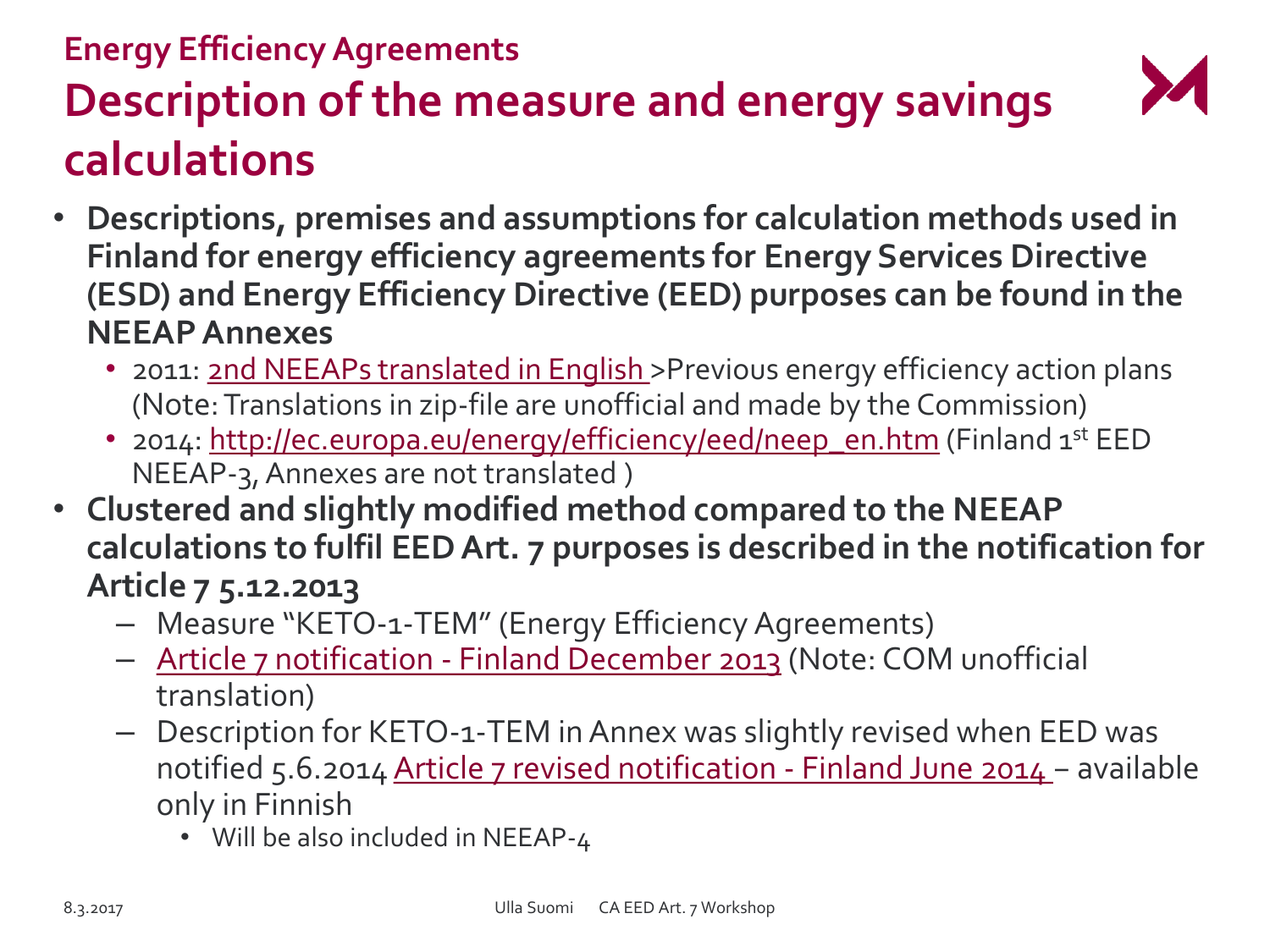

## **Double-counting tackled Energy Efficiency Agreements ● Energy Audits ● Energy subsidies**

- Savings from measures proposed in Energy Audits are excluded in EEAs impact assessments
- EE subsidy scheme is not assessed as a separate measure



E.g. total savings for the package of three energy policy measures approx. 12.5 TWh/a (not 13.9 TWh/a )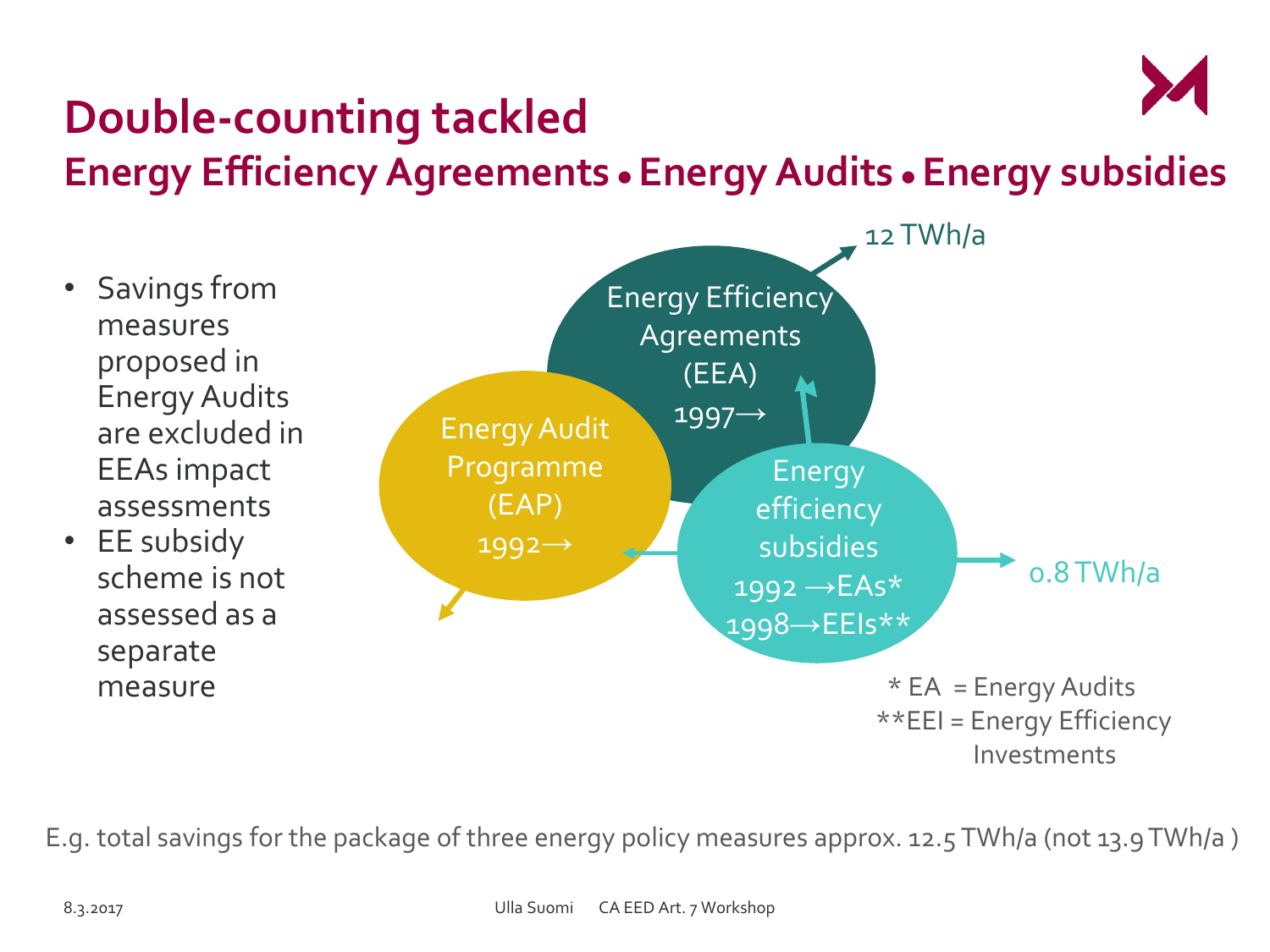

## **Successa factors and lessons learned**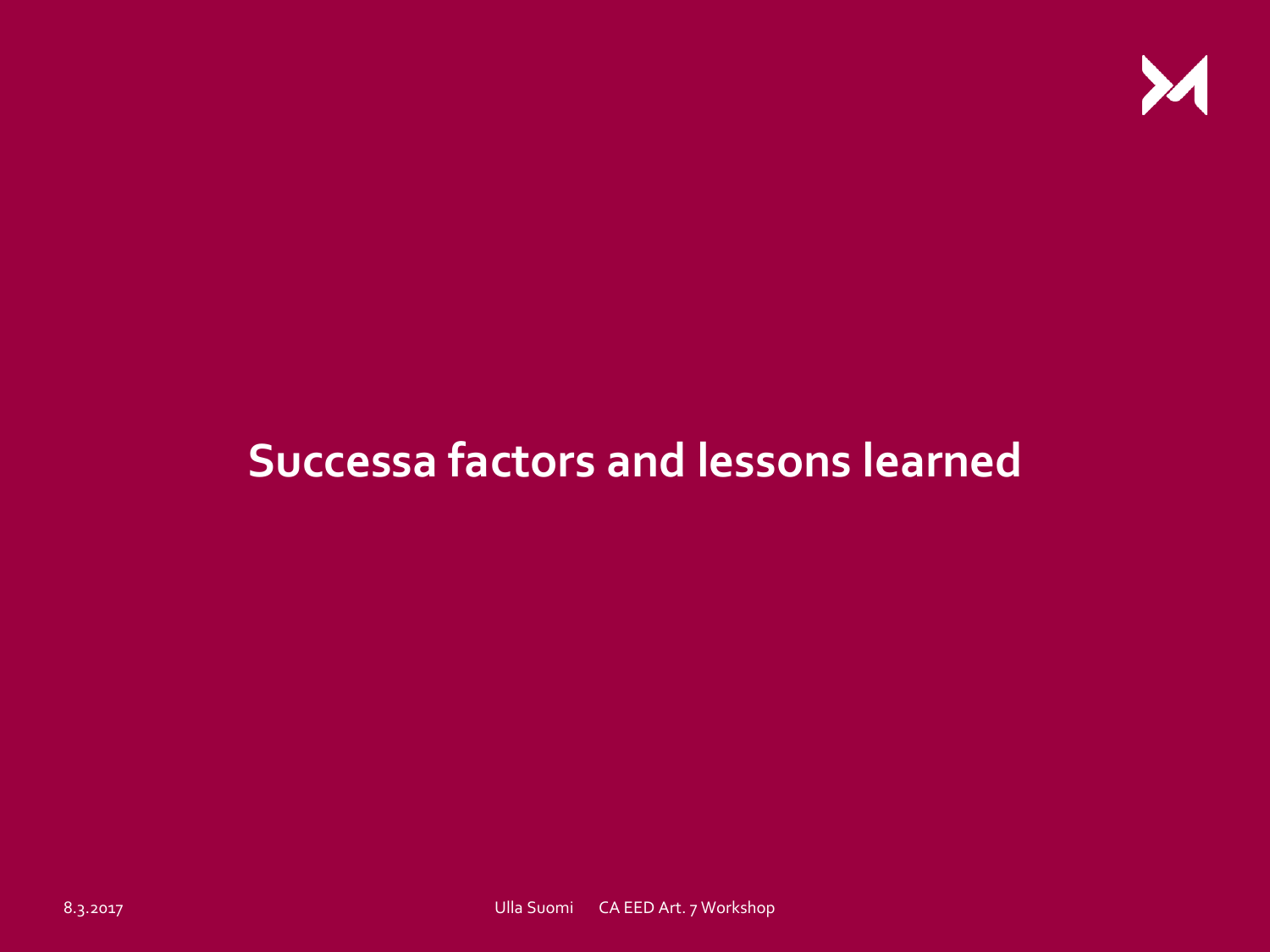# **Monitoring and reporting is seen essential from the beginning for the main EE measures in Finland**

- **Well functioning monitoring system for the voluntary Energy Efficiency Agreement scheme (EEA)** as well as for Energy Audit programme (EAP) **has had a central role to:**
	- Reveal the results
	- Create trust and credibility to all parties not only for Government
	- Achieve long term top-level commitment.
- **Reporting obligations and the monitoring system were planned at the same time as the policies** 
	- Reporting obligations for companies/communities in Energy Efficiency Agreements and in granted subsidy schemes
	- Momentum is often at least partly lost if monitoring decision is done when the policies are already in implementation phase
- **Long term top-level commitment by government**
	- Energy Efficiency Agreements have been part of all national energy and climate policy and strategy papers since they were launched 1997 and Energy Audits already before, since 1992
	- Investment subsidies for energy efficiency (EE) measures available since 1998
	- Reasonable recourses targeted for programme administration and continuous maintenance and development of the monitoring system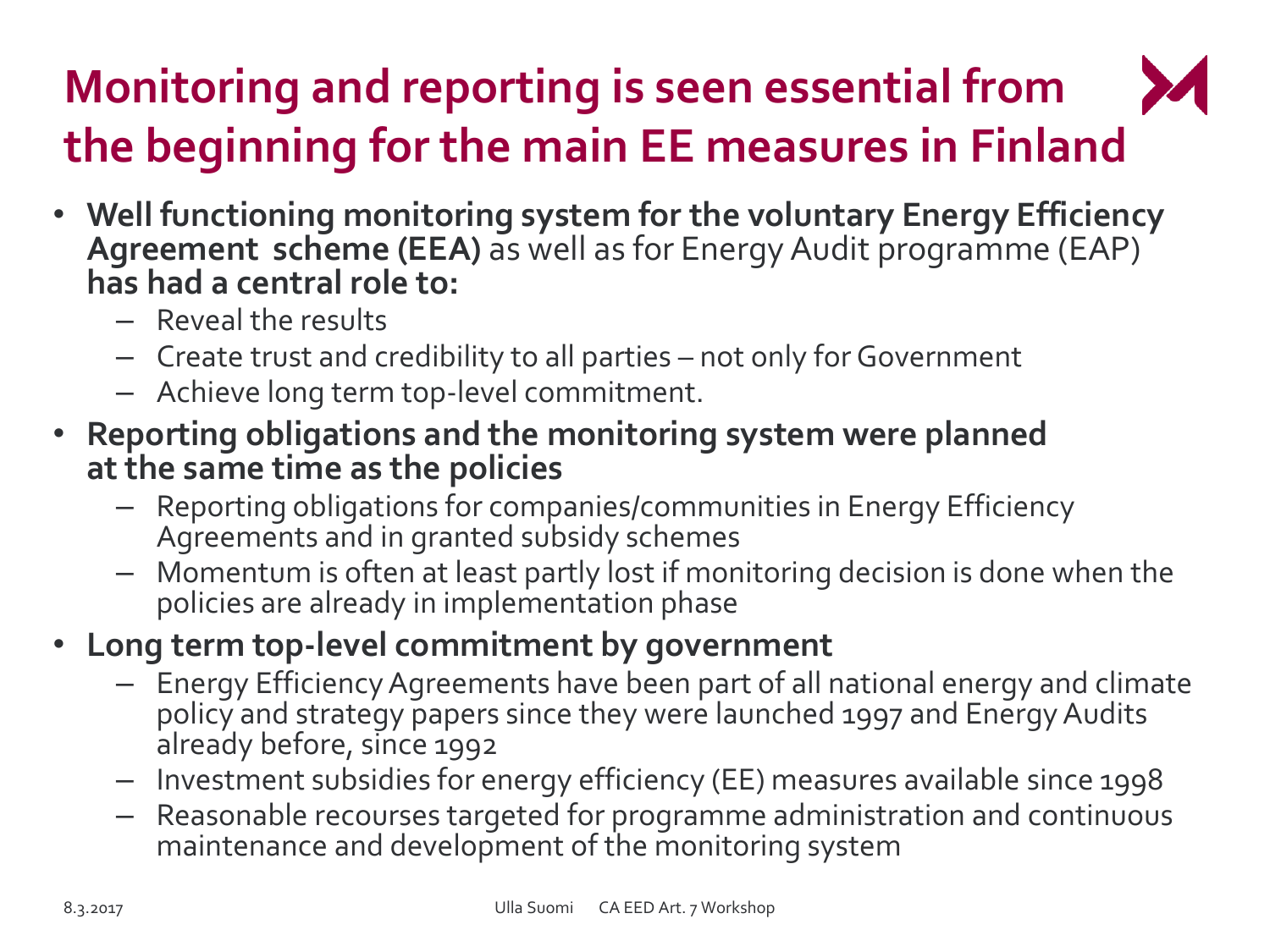## **Monitoring system serves various needs**



- **Same bottom-up monitoring system serves impact assessments for national, EU and other international reporting**
	- E.g. fulfil requirements by directives (Energy services Directive, Energy Efficiency Directive) and is used for other EU and international reporting like PaMs/EU Effort Sharing Decision and reporting for the United Nations Framework Convention on Climate Change (UNFCCC)
- **Due to different assumptions in different reporting impact assessments for the same measures in different reporting are varying!** 
	- variation in reporting years and timeframe of the reporting
	- variation how the energy covered by the Emission Trading Scheme is defined
	- variation if the measures implemented according to EU legislation are eligible
	- variation in main calculation principals: e.g. annual energy savings in force calculated in Energy Services Directive and a cumulative approach defined in EED Art. 7 etc.
	- $\rightarrow$  causes extra work and administrative burden
	- $\rightarrow$  is confusing for third parties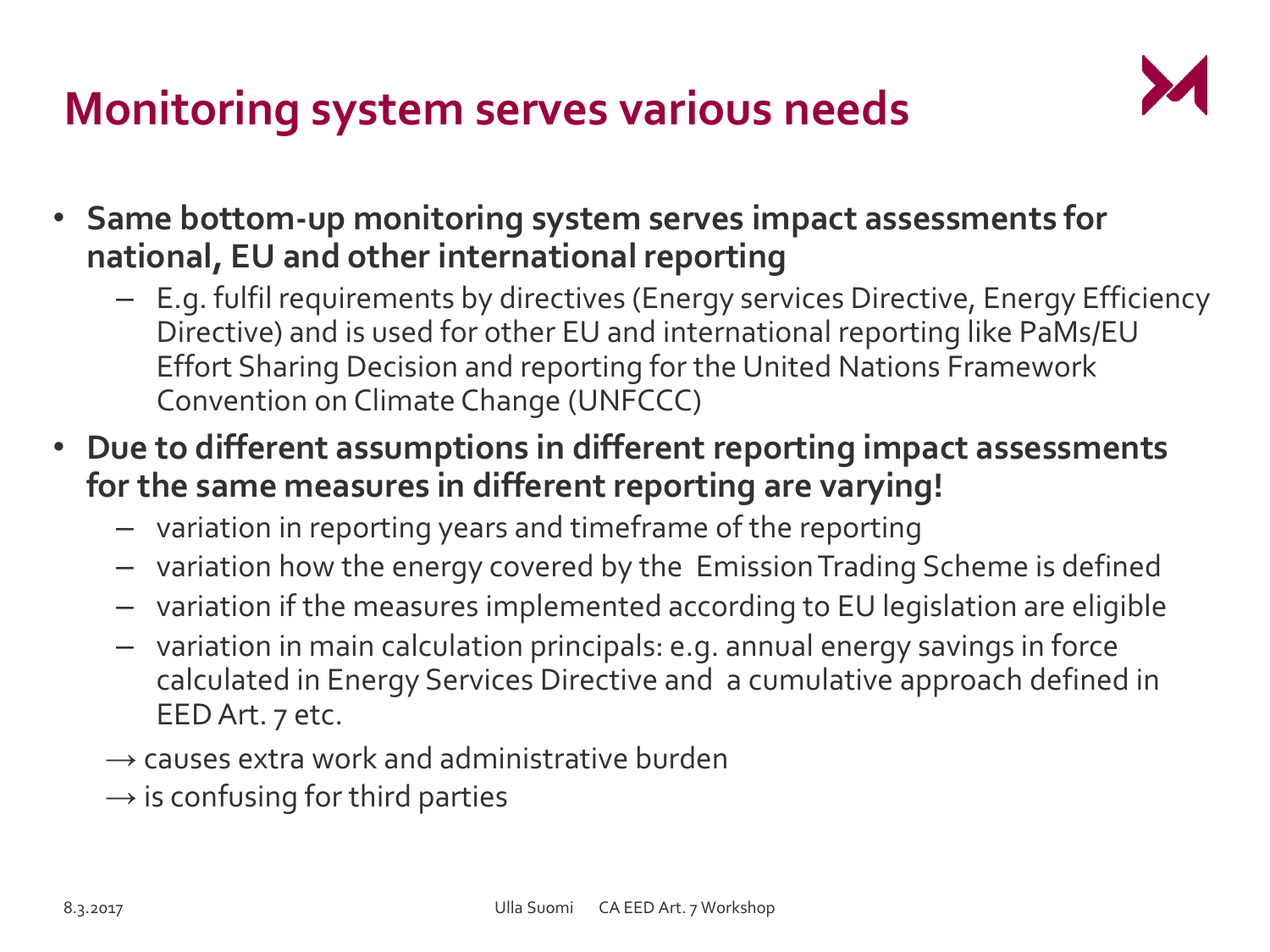## **Be realistic when planning M&V**



- **How to get reliable data with reasonable costs**
	- Companies/communities seldom are interested to spend money on monitoring and verification (M&V) above their own needs
	- Consider what is worth to monitor and follow up
- **On-site field conditions are far away from laboratory conditions**
	- Be careful what and how much data can be gathered in annual reporting from the companies/communities
	- Be realistic what can be with reasonable costs and accuracy measured and verified and what not
	- In practice, there are not always tools or resources available for all types of policies and measures
- **Guidance and support available for companies/communities** 
	- Guidance needed for eligible energy savings measures and calculation principals and documentation
	- An email address for questions operated e.g. by the entrusted party
	- Feedback data appreciated by the companies/communities regarding the data they have reported
- **Prepare to develop the M&V system at the same time than the policy**
- **Keep it as simple as possible!**